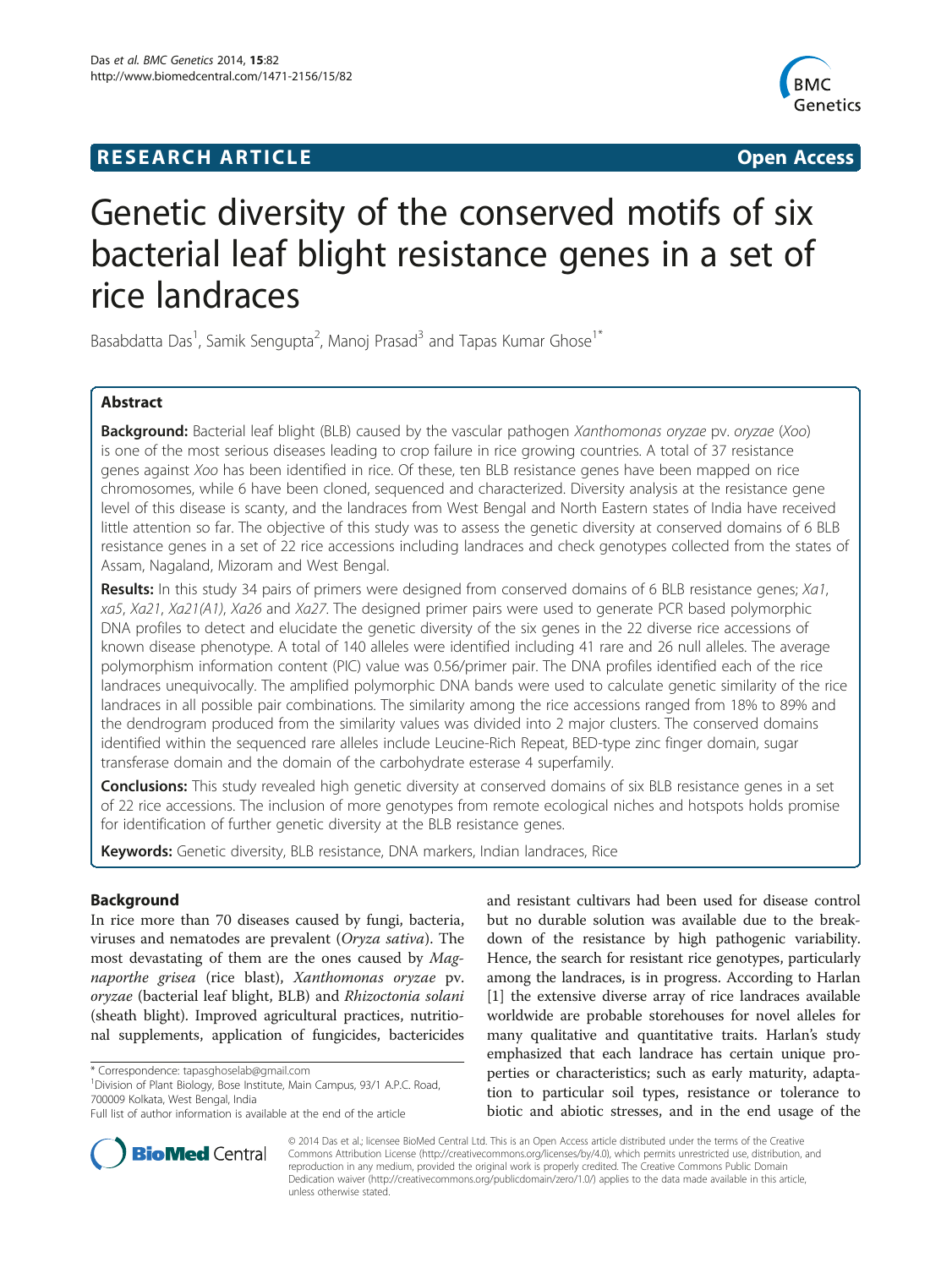grains. India is home to many such unique landraces and the ones found in the ecological hotspots of the Indo-Burma region, and the Indian states of West Bengal, Assam, Nagaland, Mizoram and Manipur deserve special mention [\[2\]](#page-13-0).

BLB caused by the vascular pathogen Xanthomonas oryzae pv. oryzae (Xoo) is one of the most serious diseases leading to crop failure in rice growing countries including Korea, Taiwan, Philippines, Indonesia, Thailand, India and China. Xanthomonas (from two Greek words; xanthos, meaning 'yellow', and monas, meaning 'entity') is a large genus of gram-negative and yellow-pigmented bacteria. Xoo enters rice leaf typically through the hydathodes at the leaf margin, multiplies in the intercellular spaces of the underlying epithelial tissue, and moves to the xylem vessels to cause systemic infection [\[3,4](#page-13-0)].

Genes conferring resistance to the major classes of plant pathogens have been isolated from a variety of plant species and are termed 'R genes' [\[5](#page-13-0)]. Comparison of the structural features and the sequences of the predicted proteins from the cloned 'R genes' from various plants have led to the identification of common domains which are conserved and show little variation. These conserved domains can be divided into five broad classes. They are the nucleotide-binding domain (NBD), the leucine rich repeat domain (LRR), the coiled coil domain (CC), the serine/threonine protein kinase domain and the detoxifying enzymes [\[5](#page-13-0)]. A total of 38 [\[6](#page-13-0)] BLB resistance genes (R genes) have been identified in rice, including Xa1, Xa2, Xa3/Xa26, Xa4, xa5, Xa6, Xa7, xa8, xa9, Xa10, Xa11, Xa12, xa13, Xa14, xa15, Xa16, Xa17, Xa18, xa19, xa20, Xa21, Xa22(t), Xa23, xa24(t), xa25/Xa25(t), Xa25, xa26(t), Xa27, xa28(t), Xa29(t), Xa30 (t), xa31(t),  $Xa32(t)$ , xa33(t), xa34(t),  $Xa35(t)$ ,  $Xa36(t)$ . The recessive resistance genes include xa5, xa8, xa9, xa13, xa15, xa19, xa20, xa24, xa25/Xa25(t), xa26(t), xa28(t), xa31(t),  $xa33(t)$ , and  $xa34(t)$ . Of the 37, 10 BLB resistance (R) genes have been mapped on rice chromosomes 4 (Xa1,  $Xa2, Xa12, Xa14$  and  $Xa25$ ), chromosome 5 ( $xa5$ ), chromosome 6  $(Xa7)$ , chromosome 8  $(xa13)$ , and chromosome 11 (Xa3, Xa4, Xa10, Xa21, Xa22, and Xa23). The chromosomal locations for the rest of the BLB resistance genes still remain elusive. These R genes are known to act in a gene-for-gene manner and are the main sources for genetic improvement of rice for resistance to Xoo. Ten of the recessive R genes;  $xa5$  [\[7](#page-13-0)],  $xa8$  [[8\]](#page-13-0),  $xa13$  [\[9](#page-13-0)], xa24 [[10\]](#page-13-0), xa26, xa28 [\[11](#page-13-0)] and xa32 [[12](#page-13-0)] occur naturally and confer race-specific resistance. The other 3, xa15 [[13\]](#page-13-0), xa19 and xa20 [[14\]](#page-13-0), were created by mutagenesis and each confers a wide spectrum of resistance to Xoo  $[11,13,15]$  $[11,13,15]$ .

Six BLB resistance genes, Xa1, xa5, Xa21, Xa21(A1), Xa26 and Xa27, have been cloned, sequenced and characterized. In 1967, Sakaguchi [[16](#page-13-0)] identified Xa1 conforming

a high level of specific resistance to race 1 strains of Xoo in Japan and mapped it on rice chromosome 4. The gene xa5 is a naturally occurring mutation that is most commonly found in the Aus-Boro group of rice varieties from the Bangladesh region of Asia [\[7,17\]](#page-13-0). The predicted protein product of Xa21 carries LRRs in the extracellular region and a serine/threonine kinase domain in the cytoplasm [[18](#page-13-0)]. Xa21 is a member of a multigene family located on rice chromosome 11 [[18,19](#page-13-0)]. Seven Xa21 gene family members, designated A1, A2, B, C, D, E, and F, were cloned and grouped into two classes based on DNA sequence similarity [\[18\]](#page-13-0). Xa26 is a dominant gene coding for a LRR receptor kinase protein. It is mapped to the long arm of chromosome 11 [[11](#page-13-0),[20](#page-13-0)] and was found in cultivar Mingui 63 which showed resistance against a number of Xoo strains both at seedling and at adult stage suggesting that it was not developmentally regulated [\[14\]](#page-13-0). The  $Xa27$ locus of rice conferred resistance to diverse strains of Xoo, including PXO99A, a strain isolated from rice variety IRBB27 by map-based cloning. Xa27 is an intron-less gene and encodes a protein of 113 amino acids.

Natural selection in the ecological niches of the world has generated landraces that are highly diverse for various quality, quantity and disease resistance traits controlling loci. It is important to identify and maintain this polymorphism to widen the genetic base of the commercially cultivated varieties and to reduce pathogen pressure. According to Glaszman et al. [[21\]](#page-13-0) study of local sequence variation reveals the multiple examples of mutation that have taken place due to adaptation towards specific drifts and selection pressure. This adaptive neo diversity superimposes on the ancestral diversity inherited from wild relatives and forms an important section in the passport data of various accessions. It is a tedious task to put the existing natural variation to commercial use. As a step towards that process Nordborg and Weigel [\[22](#page-13-0)] suggested the use of genome-wide association (GWA) mapping which associates the phenotype of interest to DNA sequence variation present in an individual's genome determined by polymorphism at various loci. GWA mapping gives much higher resolution than linkage mapping because they involve studying associations in natural populations and reflect adaptive recombination events. This kind of mapping is very useful in self fertilized species like A. thaliana and rice [\[23\]](#page-13-0). Further, in view of the challenge of assessing the diversity in large germplasm collections, the core collection concept was developed wherein diversity analysis will first be concentrated on a representative manageable sample before extending the study to a broad range of accessions [[24](#page-13-0)]. Such programs have been undertaken for rice and chickpea. In accordance with such postulates the objective of this study is to analyze a small set of phenotypically variable rice accessions from BLB disease hotspot for getting a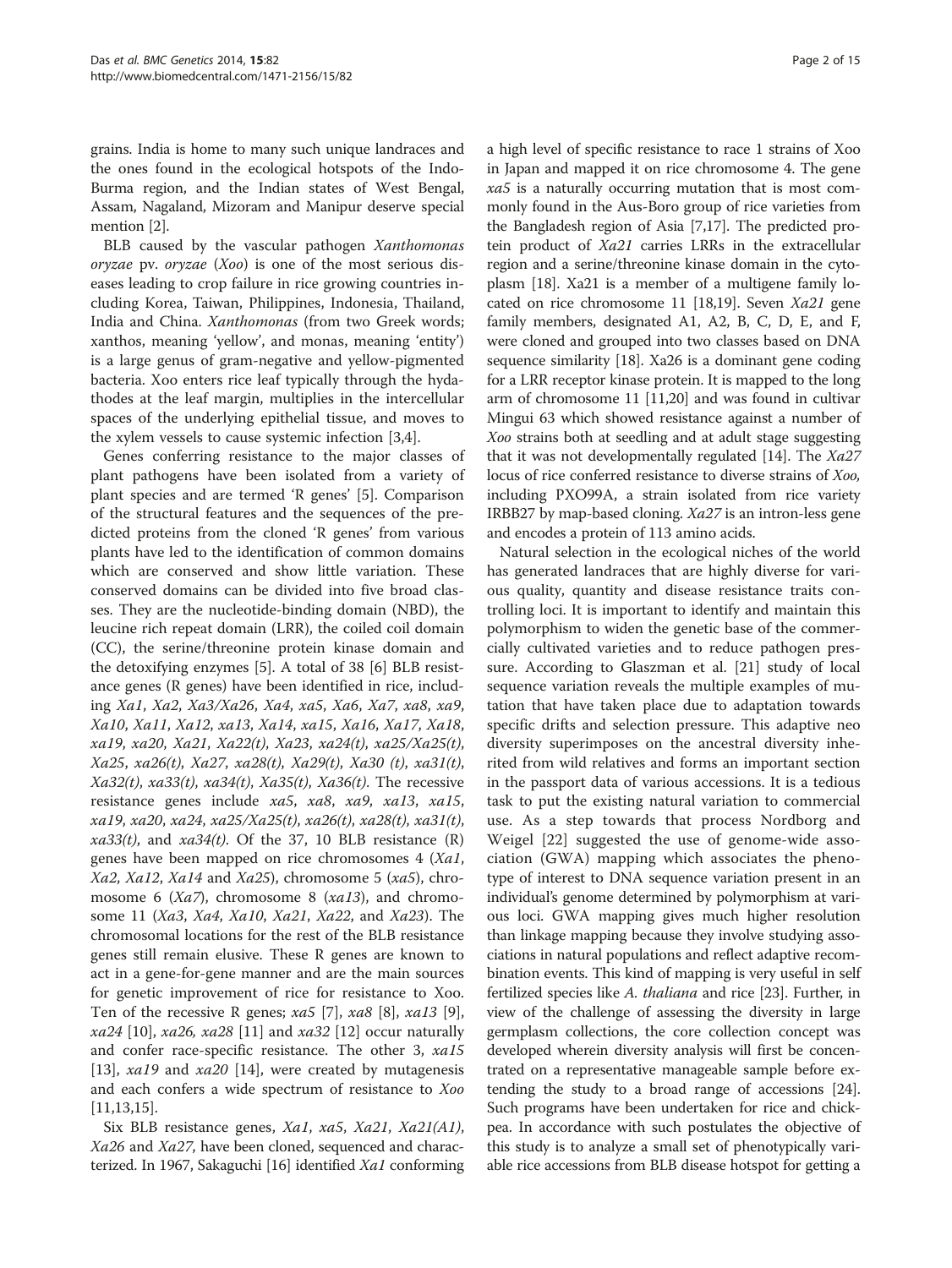birds-eye view of the existing diversity in 6 BLB resistant gene loci of those accessions.

Reports of diversity analysis of the BLB resistance genes are available. Ullah et  $al$ , [[24\]](#page-13-0) identified the presence of the genes *Xa4*, xa5, *Xa7*, and xa13 in 52 basmati landraces and five basmati cultivars using Polymerase Chain Reaction (PCR) based methods. They also found that the gene  $Xa7$  was most prevalent among the cultivars and landraces while the genes  $xa5$  and  $xa13$  were confined to landraces only. Ten basmati landraces from their study had multiple resistance genes. Arif et al., [[25](#page-13-0)] identified the BLB resistance gene Xa4 in 49 Pakistani rice lines. Lee et al., [\[11](#page-13-0)] identified three rice cultivars with resistance to various Phillipino Xoo strains. The cultivar Nep Bha Bong had a new recessive gene, designated as xa26(t) for moderate resistance to races 1, 2, and 3 and resistance to race 5. The cultivar Arai Raj had a dominant gene designated as  $Xa27(t)$  for resistance to race 2. The cultivar Lota Sail had a recessive gene designated as  $xa28(t)$  for resistance to race 2. Bimolata [[26](#page-13-0)] analyzed the sequence variation in the functionally important domains of Xa27 across the Oryza species and found synonymous and non-synonymous mutations in addition to a number of InDels in non-coding regions of the gene. To the best of our knowledge, there is no report available on diversity of BLB resistance loci of rice landraces from the Indian states of Assam, Arunachal Pradesh, Nagaland, Mizoram, Manipur, Tripura and West Bengal.

In this study 34 pairs of primers were designed from conserved domains of the six BLB resistance genes; Xa1,  $Xa5$ , Xa21, Xa21(A1), Xa26 and Xa27. The designed primer pairs were used to generate PCR based polymorphic DNA profiles to detect and elucidate the genetic diversity of the six genes in the 22 rice accessions collected from West Bengal and the North Eastern States of India.

#### Methods

## Plant materials

A total of 22 rice genotypes, including landraces and check genotypes, were collected from rice research stations in India. The names of the accessions, source, category and disease phenotype are given in Table 1.

#### Designing primers from conserved domains of 6 BLB resistance genes

Thirty four pairs of primers were designed from publicly available sequences (NCBI) of conserved domains of 6 BLB resistance genes using the software BatchPrimer3 ([probes.pw.usda.gov/batchprimer3](http://probes.pw.usda.gov/batchprimer3)). The conserved domains are: P loop, kinase 2, trans-membrane domain and LRR domain of the Xa1 gene; TF IIA domain of the

Table 1 Name of the landraces, their source, category, disease phenotype and number of accessions

| Landrace name      | Source         | Category       | Disease phenotype* |
|--------------------|----------------|----------------|--------------------|
| Bangalakshmi       | ATC Fulia      | <b>WBNA</b>    | Susceptible        |
| Bangladeshi Patnai | ATC Fulia      | WBNA           | Resistant          |
| Bhasamanik         | ATC Fulia      | <b>WBNA</b>    | Resistant          |
| Chamormoni         | RRS, Chinsurah | <b>WBNA TR</b> | Susceptible        |
| Dudherswar         | SARF, Kashipur | <b>WBNA TR</b> | Susceptible        |
| Gobindobhog        | RRS, Chinsurah | <b>WBA</b>     | Susceptible        |
| Katarihog          | RRS, Chinsurah | <b>WBA</b>     | Resistant          |
| Pusa Basmati 1     | ATC, Fulia     | EB             | Susceptible        |
| Raghusail          | RRS, Chinsurah | <b>WBNA</b>    | Resistant          |
| Talmari            | RRS, Chinsurah | <b>WBNA</b>    | Susceptible        |
| Taraori Basmati    | ATC, Fulia     | TB             | Susceptible        |
| Aijung             | AAU            | NA ASM         | Susceptible        |
| Boro chhaiyamora   | AAU            | NA ASM         | Susceptible        |
| Bhu                | NBPGR, Umiam   | NA MZ          | Susceptible        |
| Buhrimtui          | NBPGR, Umiam   | NA MZ          | Susceptible        |
| IC-524502          | NBPGR, Umiam   | NA NG          | Susceptible        |
| IC-524526          | NBPGR, Umiam   | NA NG          | Susceptible        |
| Kala Boro dhan     | NBPGR, Umiam   | AR ASM         | Susceptible        |
| Lal Binni          | AAU            | AR ASM         | Susceptible        |
| Morianghou         | NBPGR, Umiam   | NA MN          | Susceptible        |
| <b>IR-72</b>       | RRS, Chinsurah | <b>HYV</b>     | Resistant          |
| $TN-1$             | RRS, Chinsurah | ICV            | Susceptible        |

AR ASM – Aromatic landraces from Assam, NA MN – Non aromatic landraces from Manipur, NA MZ – Non aromatic landraces from Mizoram, NA NG – Non aromatic landraces from Nagaland, ICV – International check variety, HYV – High yielding Variety, WBNA TR – West Bengal non aromatic Table Rice, EB – Evolved Basmati, TB – Traditional Basmati, AAU – Assam Agriculture University, ATC – Agricultural Training Centre, RRS – Rice Research Station, NBPGR – National Bureau of Plant Genetic Resources, SARF – State Agricultural Research Farm, Disease Phenotype\* - disease phenotype as deduced from traditional and farmer's knowledge and as documented by Deb (2006).

xa5 gene; receptor kinase domain of the Xa26 gene; the total DNA sequence of the Xa27 gene; signal, LRR, charged and kinase domain of the Xa21 gene; and LRR, SNAP O11 and kinase domain of the  $Xa21(A1)$  gene. These primer pairs were named according to the initials of the first author and the corresponding author and were numbered from BDTG1 to BDTG34. The primer pairs were designed only from the exons such that the length of the amplified products was limited to 500 to 700 base pairs. Details of the primer names, respective resistance genes, representing protein domains, original genotypes from which the resistance genes were identified, number of exons and introns, chromosomal location in base pairs (bp) of each primer pairs and the expected length of the amplification product from the original genotype in base pairs (bp) are given in Table [2](#page-3-0).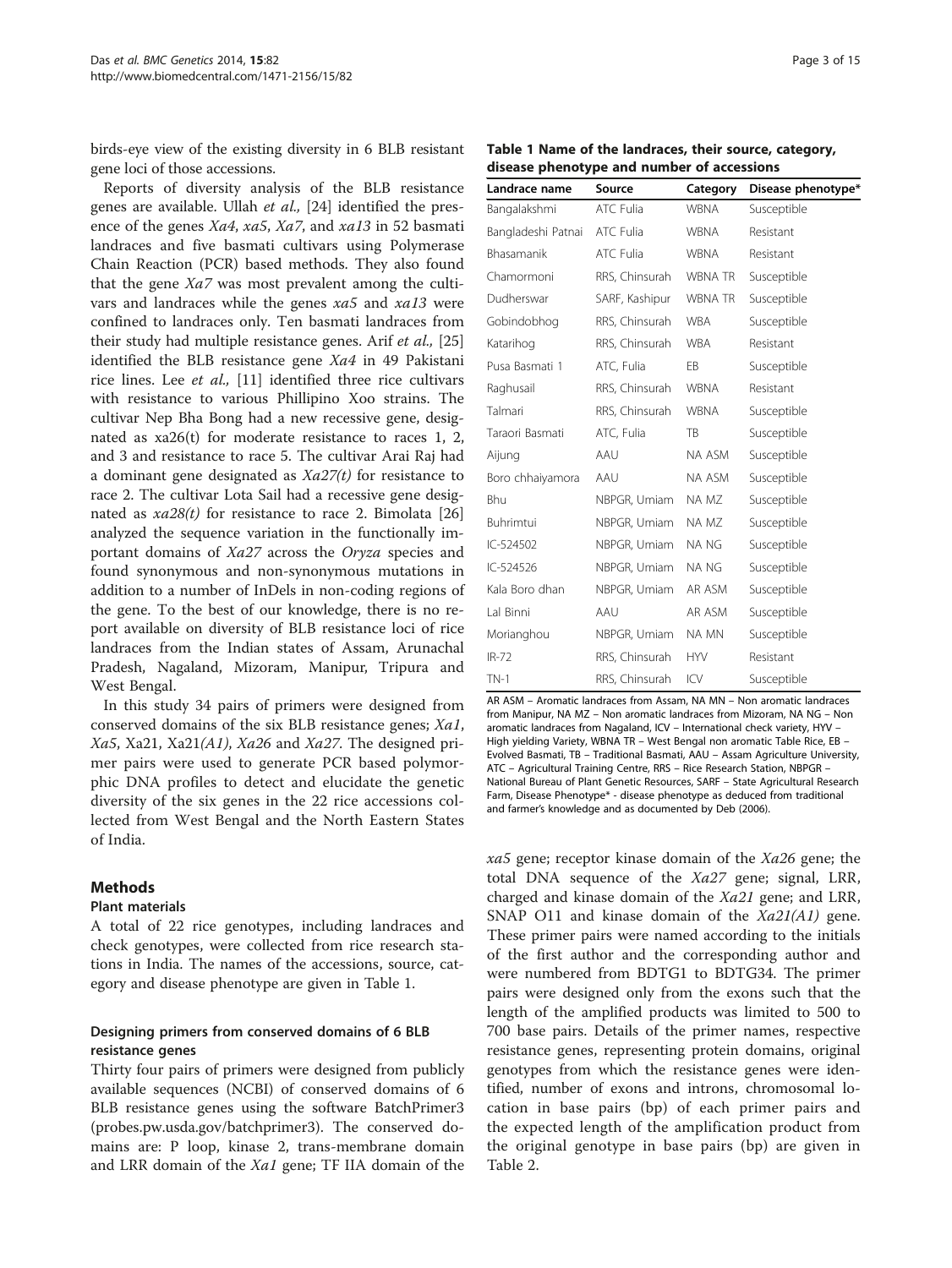#### <span id="page-3-0"></span>Isolation of rice genomic DNA and PCR amplification

Total genomic DNA was isolated from ten 3 day-old rice seedlings using the method of Walbot [[27](#page-13-0)] with modifications. The DNA was PCR amplified using a protocol standardized in our lab and used in our previous paper [[28\]](#page-13-0).

#### Polyacrylamide gel electrophoresis and allele scoring

The PCR products were resolved in 6% polyacrylamide gel using the procedure described by Sambrook et al. [[29\]](#page-13-0). The gel staining, visualization and assignment of alleles were done according to protocols in our previous paper [[28\]](#page-13-0). Null alleles were assigned when no amplifica-

#### Table 2 Details of the primers used

| Primer<br>name      | Gene                 | Protein            | <b>ANN</b><br>temp | Exon<br>no.    | <b>Start</b><br>(bp) | End<br>(bp) | Forward primer                                           | Reverse primer                                               |
|---------------------|----------------------|--------------------|--------------------|----------------|----------------------|-------------|----------------------------------------------------------|--------------------------------------------------------------|
| BDTG 1              | Xa1                  | P Loop             | 59.8               | $\mathbf{1}$   | 3113                 | 3621        | $5$ -ATTAATCCACGACGACCAGG - $3$                          | $5'$ -GTAGCACAAGCACCTCCTCC – $3'$                            |
| BDTG <sub>2</sub>   |                      | Kinase 2 60<br>& 3 |                    | $\overline{2}$ | 3602                 | 4031        | 5-GAGGAGGTGCTTGTGCTACAG - 3                              | $5$ -GGCACTGGCATTACCTTGAT - $3$                              |
| <b>BDTG3</b>        |                      | <b>TRANS</b>       | 59.5               | 3              | 4681                 | 5200        | $5 - GGTGAGGGTGCATCAAATG - 3$                            | $5$ -TTATTCCTTCGTGGCTCTGG – $3$                              |
| <b>BDTG4</b>        |                      | <b>MEM</b>         | 59.8               | 3              | 5167                 | 5698        | $5$ -TTGGATCATGTCTCCAACCA - $3$                          | $5$ -ACTTCAGCGCTTGCATGAT – $3$                               |
| <b>BDTG 5</b>       |                      |                    | 59.8               | 3              | 5710                 | 6587        | 5 <sup>-</sup> CATCTATCCAACCCCTTACAGC - 3 <sup>2</sup>   | 5 -CAAGCTTGTTCATGGATTTCAA - 3                                |
| BDTG 6              |                      |                    | 60.2               | 3              | 6621                 | 8399        | 5 - TAGAACTCAGGAGGAGGCATGT - 3                           | $5$ -TGATTGCGGAAGGATACACA – $3$                              |
| BDTG 7              |                      |                    | 60.2               | 3              | 8370                 | 8940        | $5^{\degree}$ -AGATGGAATGTGTATCCTTCCG – 3 $\degree$      | $5^{\degree}$ -GGAAGGATACACCTTCCATTTTC – $3^{\degree}$       |
| BDTG 8              |                      | LRR                | 59.5               | $\overline{4}$ | 25981                | 26700       | $5$ -GATGGCTCCTACCGCTATCA – $3$                          | $5$ -GATGTGCAAGAATGGAGCTG – $3$                              |
| BDTG 9              |                      |                    | 60.9               | $\overline{4}$ | 26662                | 27231       | 5 - CTCAAATTTAGTGTCTCTGCAGCTC - 3                        | 5 - TCCGCGATAGTTAAGCTCTAGG - 3                               |
| BDTG 10             |                      |                    | 60                 | $\overline{4}$ | 27182                | 27917       | $5'$ -TCTGCAAGCACCTCACCTC – $3'$                         | $5^{\prime}$ -ATGCATTGGAGCGGATTG – $3^{\prime}$              |
| BDTG 11 Xa5         |                      | TF II A            | 59.9               | $\mathbf{1}$   | 406048               | 406306      | $5$ -TTCGAGCTCTACCGGAGGT – $3$                           | $5^{\degree}$ -AGAAACCTTGCTCTTGACTTGG – $3^{\degree}$        |
| BDTG 12             |                      |                    | 60.2               | $\mathfrak{D}$ | 411394               | 411535      | 5-TGTTCTTTTCTCAGGGCCAC - 3                               | $5$ -AGTTTGGAATCACAGGCCAC - $3$                              |
| BDTG 13 Xa26        |                      | <b>RECP</b>        | 59.5               | $\mathbf{1}$   | 1500                 | 2094        | 5 - GATGCATACTCTTGCTGCCA - 3                             | $5$ -CAAGACTGTGCAACCCCTG - $3$                               |
| BDTG 14             |                      | Kinase             | 60.1               | $\mathbf{1}$   | 2043                 | 2695        | 5 <sup>-</sup> ACCAGCTATACGGTCCAATCC - 3 <sup>2</sup>    | $5^{\degree}$ -GCAAGATGCAACCATGAAAGT – $3^{\degree}$         |
| BDTG 15             |                      |                    | 59.6               | $\mathbf{1}$   | 2716                 | 3332        | 5 - CTATTCCTGCTTCTCTTGGCA - 3                            | $5^{\degree}$ -AGCCTGACGATTTTATCAAGATG – $3^{\degree}$       |
| BDTG 16             |                      |                    | 59.6               | $\mathbf{1}$   | 3320                 | 3956        | 5 -CATCTTGATAAAATCGTCAGGCT - 3                           | $5 - GGTTGCACGAAGAAGCTCAT - 3$                               |
| BDTG 17             |                      |                    | 59.8               | $\mathbf{1}$   | 3968                 | 4492        | $5$ -CGATGATAGCATGTTGGGC - $3$                           | 5-AAAAACTATTAAGTACCTGGTGCCAT-3                               |
| BDTG 18             |                      |                    | 59.9               | $\mathbf{1}$   | 4574                 | 5141        | $5$ -TGAGCAGAGTATGGGACTCTAGG - $3$                       | $5^{\degree}$ -ACACCAACTATAAATTGTTGCAGAAC – 3 $\degree$      |
| <b>BDTG 19 Xa27</b> |                      |                    | 59.9               | $\mathbf{1}$   | 1518                 | 1909        | $5 - GAAGCCACACACACTGAGACA - 3$                          | $5^{\degree}$ -CGGAGGAGAACTAGAGAGACCA – 3 $\degree$          |
| BDTG 20 Xa21        |                      | Signal             | 59.7               | $\mathbf{1}$   | 8                    | 208         | $5$ -CACTCCCATTATTGCTCTTCG – $3$                         | $5$ -ACACAACACCCACCCATGT – $3$                               |
| BDTG 21             |                      | LRR                | 61.8               | $\overline{2}$ | 260                  | 760         | $5^{\degree}$ -GCTCCTCCAACCTGTCCG – 3 $\degree$          | $5$ -TAAACGCTCTTAGAGACGAAAGGT - $3$                          |
| BDTG 22             |                      |                    | 59.7               | $\overline{2}$ | 723                  | 1314        | 5 <sup>-</sup> CAATTCTATCTGGAACCTTTCGTC - 3 <sup>2</sup> | $5^{\degree}$ -ACCGCTCAAGTTGTTTCGT – $3^{\degree}$           |
| BDTG 23             |                      |                    | 60                 | $\overline{2}$ | 1279                 | 1880        | $5^{\degree}$ -GGCATTCTACTCGCCTACGA – $3^{\degree}$      | $5^{\degree}$ -GCATTGCCTTGGATTGAGAT – $3^{\degree}$          |
| BDTG 24             |                      | Charged            | 59.8               | 3              | 1913                 | 2620        | $5$ -TGCCTCGATGTTGTCCATTA – $3$                          | $5$ -TCAATGAGGTCCCATCAACA - $3$                              |
| BDTG <sub>25</sub>  |                      | Kinase             | 60.1               | 4 & 5          | 2651                 | 3919        | $5^{\prime}$ -AGGGACAATTGGCTATGCAG – 3                   | $5^{\degree}$ -AGAATTCAAGGCTCCCACCT – $3^{\degree}$          |
|                     | BDTG 26 Xa21(A1) LRR |                    | 59.8               | $\mathbf{1}$   | 4802                 | 5082        | 5-TGTTGTTCTCTGCGCTGC-3                                   | 5 - CGTCCTGAGGAAGGATAGGTT - 3                                |
| BDTG 27             |                      |                    | 59.6               | $\mathbf{1}$   | 5051                 | 5459        | $5$ -CATCGCTGGGCAACCTAT – $3$                            | $5^{\degree}$ -TTGGACACGACTTCAAATATGG – $3^{\degree}$        |
| BDTG 28             |                      |                    | 59.6               | $\mathbf{1}$   | 5406                 | 5803        | $5$ -CCCAGATCCTATTTGGAACATC - $3$                        | $5 - TGGAAACAGAATCAGGGAGG - 3$                               |
| BDTG 29             |                      |                    | 59.9               | $\mathbf{1}$   | 5763                 | 6173        | $5$ -AGGTTGCAAATTTGGTGGAG – $3$                          | 5 - GGAATGCTAAATATTTCAATGGGA - 3                             |
| BDTG 30             |                      |                    | 60.2               | $\mathbf{1}$   | 6140                 | 6531        | $5$ -TAGGGCAAATTCCCATTGAA – $3$                          | $5$ -AAAACACCATTGGTTGGCA - $3$                               |
| BDTG 31             |                      |                    | 59.9               | $\mathbf{1}$   | 6484                 | 6889        | $5$ -CTTTCGTTCAACAGCTTCCAC – $3$                         | 5 <sup>-</sup> CACCATCTTGACTATCAAATTCTCC - 3 <sup>2</sup>    |
| BDTG 32             |                      |                    | 59.9               | $\mathbf{1}$   | 6859                 | 7422        | 5 - CTTTCGTTCAACAGCTTCCAC - 3                            | 5 <sup>'</sup> -CAATGAAAGGAGGTAGACATAAACAGT - 3 <sup>'</sup> |
| BDTG 33             |                      | SNAP               | 60.2               | $\overline{2}$ | 7395                 | 7610        | 5 - ACTGTTTATGTCTACCTCCTTTCATTG - 3                      | 5 - AATAGATTTGCTACGGTCGAACA - 3                              |
| BDTG 34             |                      | Kinase             | 59.7               | 3              | 7718                 | 8081        | 5´-TTTGTTATGGAATTCTAGTGTTGGAA – 3´                       | $5^{\prime}$ -CCAACATAACATCAGCATGTCTC – $3^{\prime}$         |

Gene - Resistance genes from which the primers were designed; Protein - Protein coded by the DNA sequence amplified by the corresponding primer; Ann Temp – Annealing Temperature of the respective primer pair; Exon no. - Exon of the original gene from which primer pair was designed; Start – expected start point of the amplification product with respect to the original gene sequence, End – Expected end point of the amplification product with respect to the original gene sequence.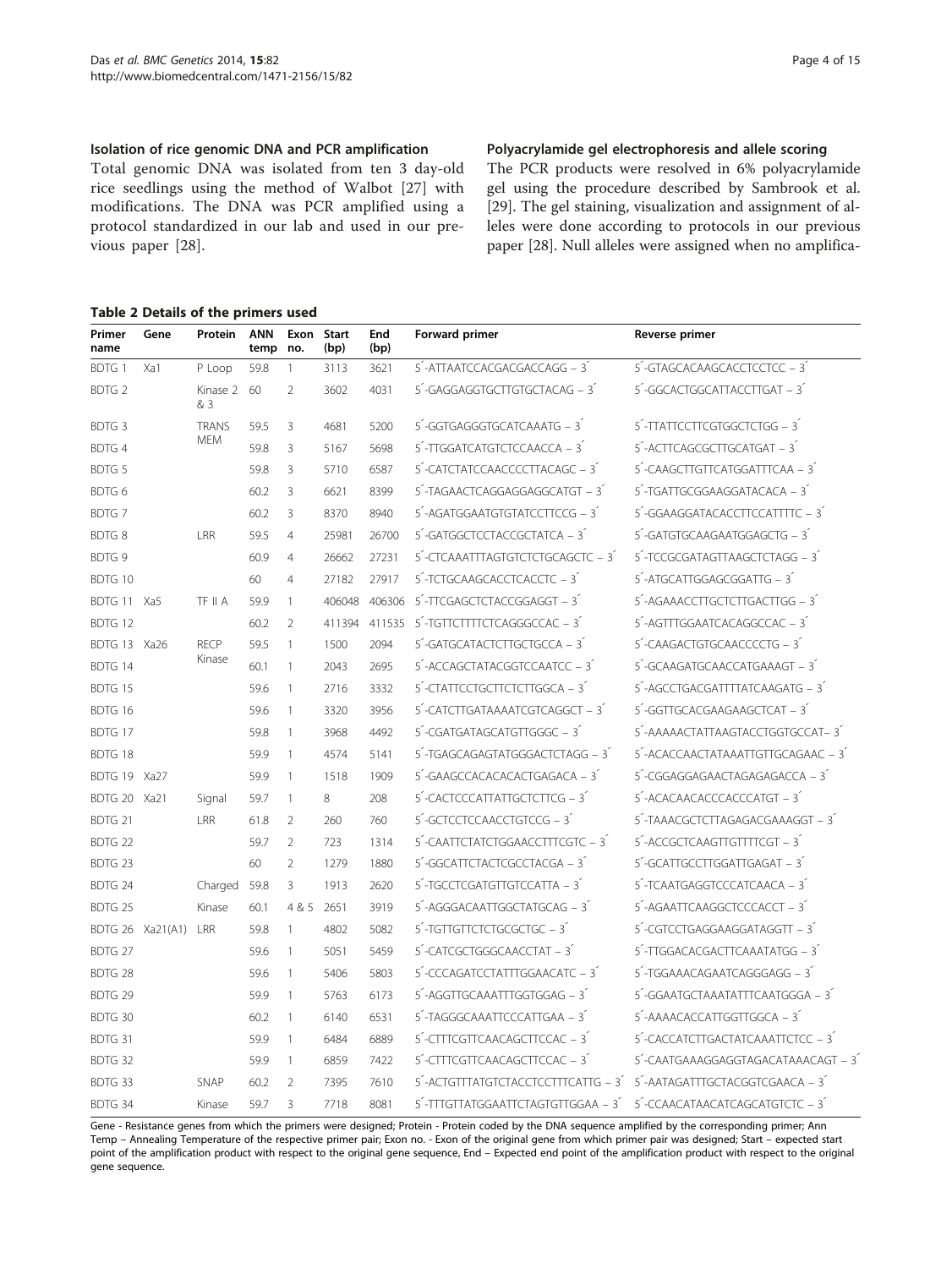tion product was generated [[30\]](#page-13-0). When an allele was found in less than 5% of the germplasms under study, it was designated as rare [\[31](#page-13-0)].

#### Calculation of polymorphism information content (PIC) value

The polymorphism information content (PIC) value for the primer pairs was calculated using the formula given by Anderson et al. [[32](#page-13-0)] for self pollinated species

$$
PIC_i = \; 1 - \! \! \sum\nolimits_{i=1}^{n} {P^2}_{ij},
$$

where Pij is the frequency of the  $i<sup>th</sup>$  allele for the  $i<sup>th</sup>$ marker.

Genetic diversity analysis using PCR amplification profiles

A genetic similarity matrix between all possible combinations of pairs of rice accessions was made using Jaccard's co-efficient [\[33](#page-13-0)] and the NTSYS-pc software package, version 2.02e, [\[34](#page-13-0)]. This similarity matrix was used to make a phylogenetic tree using the Unweighted Pair-Group Method of Arithmetic average (UPGMA) and Neighbor-Joining (NJoin) module of the NTSYS-pc. Support for clusters was evaluated by bootstrap analysis using WinBoot software [[35\]](#page-13-0) through generating 1,000 samples by re-sampling with replacement of characters within the combined 1/0 data matrix.

#### Sequencing and analysis of rare alleles

The DNA was eluted from the bands of rare alleles using QIAquick Gel Extraction Kit following manufacturer's protocol. The eluted DNA was sequenced through outsourcing and the sequences were submitted to NCBI. For finding the homology and conserved domains, the sequences were BLAST [[36](#page-13-0)] searched against the nonredundant database of NCBI using default parameters. Apart from NCBI BLAST, homology search for the obtained sequences were done using the "blastn" option of the Rice Annotation Database [\(rice.plantbiology.msu.edu\)](http://rice.plantbiology.msu.edu).

#### Results

#### Analysis of PCR profiles

The summary of the data of the PCR profiles of the 22 accessions using the 34 pairs of primers is given in Table 3. All the 34 primer pairs produced polymorphic profiles and a total of 140 alleles were identified including 41 rare alleles. There were no unique alleles detected. The number of alleles ranged from 2 to 8 with an average of 4.06 alleles/primer pair. The primer pairs amplifying various regions of the LRR domain (Table [2](#page-3-0)) on an average produced 4.6 alleles/primer pair. Primer pairs amplifying the regions of kinase domain on an average produced 3.8 alleles/primer pair.

| Table 3 Maximum and minimum band length, number of       |
|----------------------------------------------------------|
| alleles (T), null (N) and rare (R) alleles with names of |
| genotypes and PIC values for each primer pair            |

| Mol.<br>Marker |          | Mol.     | PIC   |                | <b>Number of alleles</b> |                |      | R    | N    |
|----------------|----------|----------|-------|----------------|--------------------------|----------------|------|------|------|
| name           | wt. min. | wt. max. | value | T              | WB                       | NE             | c    |      |      |
| BDTG1          | 295      | 310      | 0.17  | 2              | 1                        | $\overline{2}$ | 1    | 0    | 0    |
| BDTG2          | 301      | 405      | 0.43  | 4              | 4                        | 2              | 1    | 1    | 2    |
| BDTG3          | 495      | 511      | 0.43  | 2              | 2                        | 2              | 1    | 0    | 2    |
| BDTG4          | 331      | 335      | 0.30  | 2              | 2                        | 2              | 1    | 0    | 0    |
| BDTG5          | 395      | 405      | 0.32  | 4              | 2                        | 3              | 1    | 0    | 0    |
| BDTG6          | 485      | 505      | 0.24  | 2              | 1                        | 2              | 1    | 0    | 0    |
| BDTG7          | 495      | 505      | 0.40  | 2              | 2                        | $\overline{2}$ | 1    | 0    | 0    |
| BDTG8          | 490      | 500      | 0.35  | 2              | 2                        | 1              | 2    | 0    | 0    |
| BDTG9          | 400      | 410      | 0.62  | 4              | 4                        | 3              | 1    | 0    | 3    |
| BDTG10         | 490      | 893      | 0.71  | 5              | 4                        | 3              | 1    | 2    | 3    |
| BDTG11         | 158      | 285      | 0.61  | 4              | 4                        | 2              | 1    | 1    | 1    |
| BDTG12         | 256      | 766      | 0.50  | 5              | 5                        | 3              | 2    | 2    | 1    |
| BDTG13         | 495      | 968      | 0.43  | 4              | 4                        | 2              | 1    | 1    | 0    |
| BDTG14         | 480      | 490      | 0.61  | 4              | 2                        | 4              | 1    | 0    | 0    |
| BDTG15         | 490      | 500      | 0.58  | 2              | 2                        | 2              | 2    | 0    | 0    |
| BDTG16         | 485      | 500      | 0.50  | 2              | $\overline{2}$           | $\overline{2}$ | 1    | 0    | 0    |
| BDTG17         | 485      | 500      | 0.50  | 2              | 2                        | 2              | 1    | 0    | 0    |
| BDTG18         | 339      | 395      | 0.79  | 8              | 3                        | 4              | 2    | 4    | 1    |
| BDTG19         | 230      | 240      | 0.70  | 6              | 4                        | 5              | 2    | 3    | 2    |
| BDTG20         | 180      | 210      | 0.73  | 7              | 5                        | 3              | 2    | 2    | 0    |
| BDTG21         | 441      | 530      | 0.76  | 7              | 5                        | 5              | 2    | 2    | 1    |
| BDTG22         | 492      | 561      | 0.63  | 4              | 3                        | $\overline{2}$ | 1    | 2    | 2    |
| BDTG23         | 490      | 578      | 0.78  | 7              | 7                        | 5              | 2    | 0    | 0    |
| BDTG24         | 510      | 678      | 0.72  | 5              | 5                        | 4              | 1    | 1    | 0    |
| BDTG25         | 170      | 185      | 0.72  | 4              | 3                        | 3              | 1    | 1    | 0    |
| BDTG26         | 248      | 515      | 0.79  | 8              | 4                        | 6              | 2    | 4    | 0    |
| BDTG27         | 335      | 451      | 0.73  | 4              | 4                        | 4              | 1    | 2    | 2    |
| BDTG28         | 359      | 415      | 0.62  | 3              | 2                        | 3              | 1    | 1    | 2    |
| BDTG29         | 345      | 387      | 0.79  | 8              | 3                        | 6              | 1    | 5    | 1    |
| BDTG30         | 410      | 420      | 0.66  | 5              | 2                        | 3              | 2    | 2    | 3    |
| BDTG31         | 282      | 384      | 0.48  | 2              | 1                        | 2              | 1    | 2    | 0    |
| BDTG32         | 490      | 503      | 0.30  | $\overline{2}$ | 2                        | 2              | 1    | 0    | 0    |
| BDTG33         | 210      | 267      | 0.58  | 4              | 4                        | $\overline{2}$ | 1    | 1    | 0    |
| BDTG34         | 279      | 511      | 0.58  | 4              | 4                        | $\overline{2}$ | 1    | 2    | 0    |
|                |          |          | 18.93 | 140            | 106                      | 100            | 44   | 41   | 26   |
|                |          |          | 0.56  | 4.12           | 3.12                     | 2.94           | 1.29 | 1.21 | 0.76 |

Mol. wt. min – minimum molecular weight obtained from the alleles of the concerned primer; Mol. wt. max - maximum molecular weight obtained from the alleles of the concerned primer; WB – West Bengal; NE – North Eastern States; C – Check accessions.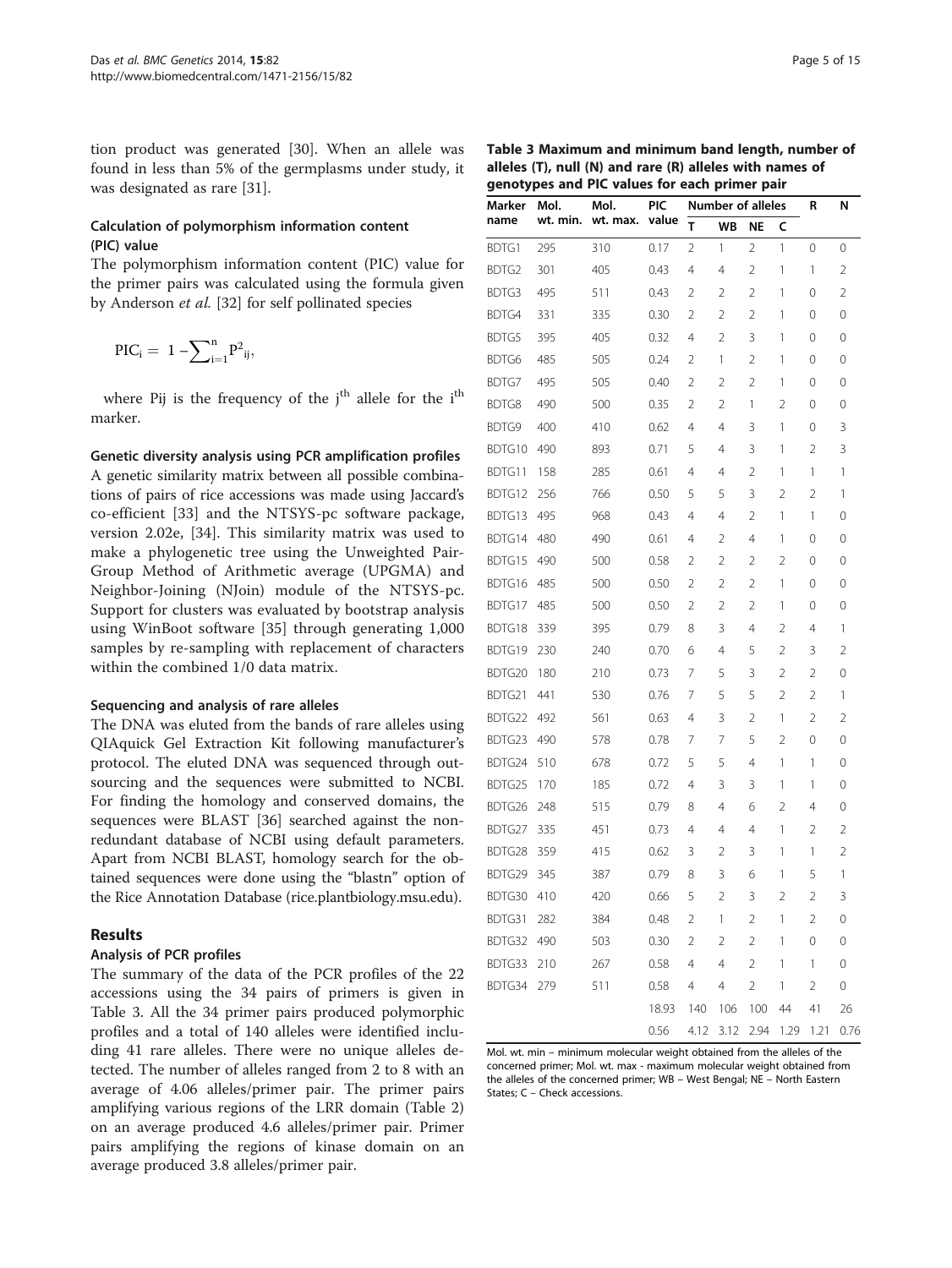The PIC value ranged from 0.16 for the least informative primer pair BDTG1 to 0.79 for the most informative primer pairs BDTG18, BDTG26 and BDTG29. The average PIC value was 0.56/primer pair.

#### Diversity in the six loci in this set of rice accession

The diversity generated by the 34 primer pairs in this set of rice accession is given in Additional file [1](#page-12-0): Table S1. Briefly the highest variation was found in the locus Xa21 (A1) between 4802 bp to 5082 bp (exon1, LRR domain, BDTG26) and between 5763 bp to 6173 bp (exon 1, LRR domain, BDTG29); and in the  $Xa26$  locus between 4574 bp to 5141 bp (exon1, BDTG18), producing 8 alleles each. Three regions in the locus Xa21, from 8 bp to 208 bp (exon 1, the Signal domain, BDTG20), from 260 bp to 760 bp (exon 2, the LRR domain, BDTG21) and from 1279 bp to 1880 bp (exon 2, the LRR domain, BDTG23) produced 7 alleles each. Although the Xa27 locus was small, 392 bp long (1518 bp to 1909 bp), the primer pairs BDTG19 generated 6 alleles including 3 rare 2 null alleles. The next most variable region was in the Xa1 locus between 27182 bp to 27917 bp (exon 4, LRR domain, BDTG10), which produced 5 alleles. The region of TFIIA domain from 406048 bp to 406306 bp of locus xa5 (exon1, BDTG 11) produced 4 alleles including one rare allele and one null allele. The other most variable regions identified within the different loci are given in Additional file [1](#page-12-0): Table S1.

#### Genetic diversity within the different categories of landraces

The West Bengal accessions produced a total of 107 alleles with an average of 3.15 alleles/primer pair. In this group, the highest number of alleles was generated by the primer pair BDTG23, while only one allele each was produced by BDTG6 and BDTG31. The North Eastern accessions produced a total of 100 alleles with an average of 2.94 alleles/primer pair. While the highest number of 6 alleles was generated by BDTG29, only 1 allele each was produced by BDTG8 and BDTG26. The check varieties comprised of one resistant and one susceptible accession. Out of the 41 rare alleles, 8 were produced by the resistant West Bengal landrace Bhasamanik and 7 each were produced by the resistant landraces Raghusail and Bangladeshi Patnai. Four rare alleles were identified in the Assamese aromatic landrace Lal binni and 2 rare alleles each were identified in the landraces Aijong, IC524526, IC524502 and Gobindobhog.

#### Dendrogram from the genetic similarity values

In the dendrogram the similarity between the rice accessions ranged from 18% to 89% and on this basis they were divided into 2 major clusters A and B (Figure 1). Cluster A separated out at 18% level of similarity and consisted of Raghusail and Bhasamanik, both of which were resistant accessions from West Bengal. Cluster B was subdivided into 4 different sub clusters. Cluster 1

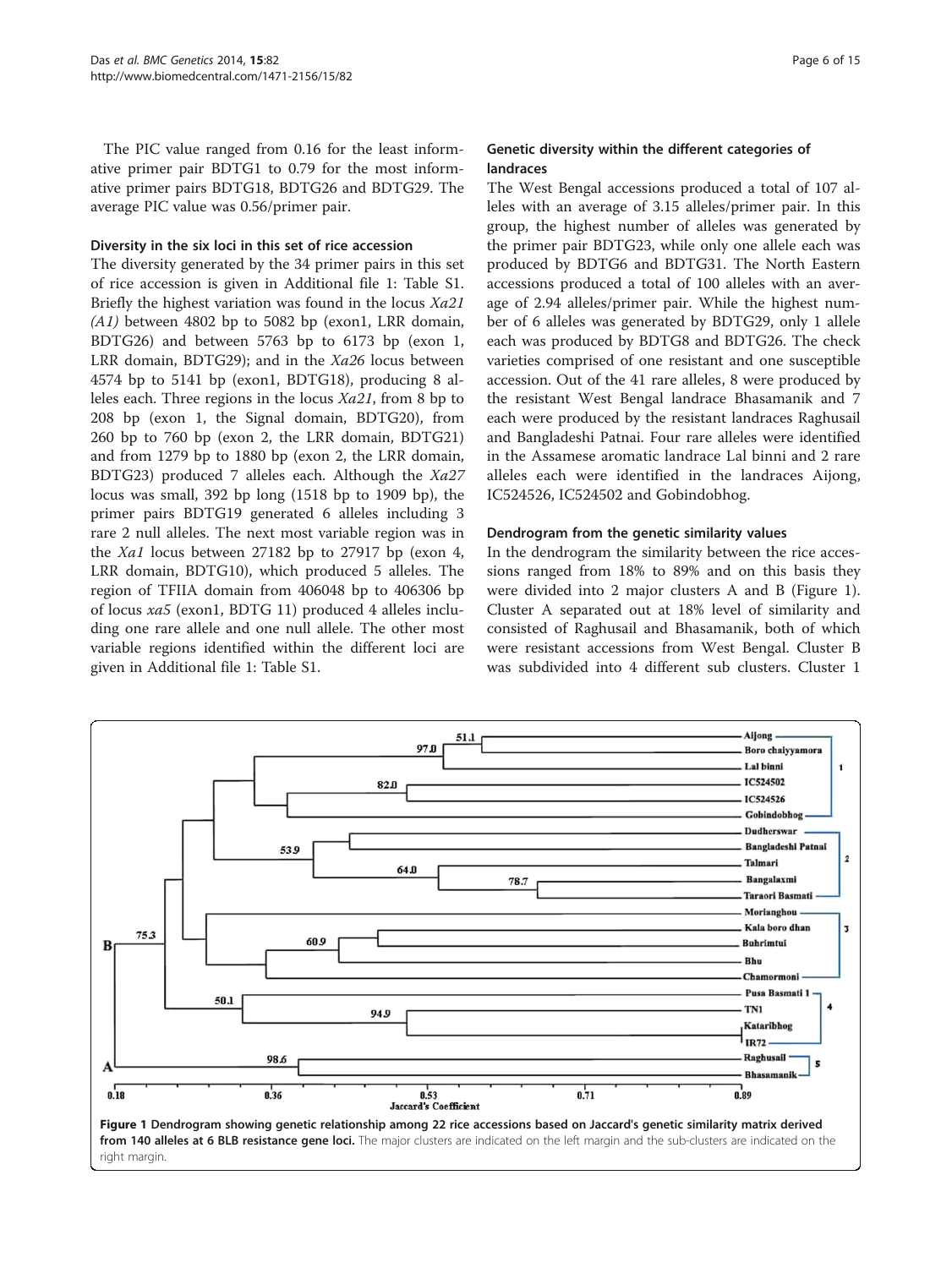segregated out at 53% level of similarity and included the North Eastern accessions Aijong, Boro Chhaiyamora, IC524502, IC524526 and Lal Binni along with the West Bengal accession Gobindobhog. All the accessions in cluster 1 were BLB susceptible. Cluster 2 segregated at 28.8% level of similarity and included the West Bengal accessions Dudherswar, Bangladeshi Patnai, Talmari, Bangalaxmi and Taraori Basmati, all of which were susceptible. Cluster 3 separated out at 28% level of similarity and consisted of Morianghou, Kala boro dhan, Buhrimtui and Bhu from the North Eastern States along with Chamormoni – an accession from West Bengal. Cluster 4 consisted of the accessions Pusa Basmati 1, the susceptible check TN1, Kataribhog - a resistant accession from West Bengal and IR72 - a resistant check.

#### Homology searches for the sequences of the rare alleles

A total of forty one rare alleles were sequenced. Of these, 40 were submitted to and were assigned accession numbers by NCBI. The accession numbers of the sequences, details of sequence homology, and the details of the conserved domains corresponding to each sequence is given in Table [4.](#page-7-0) Fifteen of the sequences were from the North Eastern accessions and 25 sequences were from the West Bengal accessions. BLAST searches using the NCBI database revealed that six rare alleles from the North East were homologous to sequences of BLB resistance genes of Oryza sativa japonica. Three of the rare alleles were homologous with sequences of the Xa21 gene of O. longistaminata. Two rare alleles were homologous to sequences of  $Xa1$  and  $Xa21(A1)$  gene of O. sativa indica and one rare allele each was homologous to the Xa21 gene sequence from O. rufipogon and Xa27 gene sequence of O. officinalis ecotype IC203740. The rare alleles from HR806765 and JM426578 from the North Eastern landraces Buhrimtui and Aijong respectively did not show any homology to the existing database.

Out of the 25 rare alleles from the West Bengal landraces, Raghusail and Bhasamanik contributed 8 rare alleles each and Bangladeshi Patnai contributed 7 alleles. Eight rare alleles were homologous to sequences from O. longistaminata and 7 rare alleles were homologous to O. sativa indica sequences from the NCBI database. Five rare alleles each were homologous to sequences of O. rufipogon and O. sativa indica.

Results of homology search using the Rice Genome Annotation Project (RGAP) Database are given in Table [5](#page-9-0). The name of the locus which produced the most significant match, description of the matched locus, Evalue and details of the Pfam hits are shown in the table. According to this database most of the rare alleles were homologous to sequences of receptor kinase like proteins.

## Identification of conserved domains and retrotransposons from the DNA sequences of rare alleles using NCBI and rice genome annotation project database

A total of 23 conserved domains were identified from the 40 rare alleles. The details of homology search and the conserved domain corresponding to the sequence of each rare allele is given in Table [4](#page-7-0). Fifteen of the domains were homologous to LRRs. These domains included receptor like kinases (found in 9 sequences), LRR N-terminal domains (found in 4 sequences) and Leucine-Rich Repeats ribonuclease inhibitor (RI)-like subfamily (found in 2 sequences).

The sequences with accession numbers HR575926 and HR575924 (both derived from landrace Raghusail) and HR806763 (derived from landrace IC524526) were homologous to the NB-ARC domain-containing protein having a Pfam hit with BED zinc finger domain (zf-BED). According to Arvind [\[37\]](#page-13-0) BED-type zinc-finger domain [named after BAEF (boundary element-associated factor) [[38](#page-13-0)] and DREF (DNA replication-related element-binding factor), [[39](#page-13-0)] is found in the Oryza Xa1 gene. HR614233 and HR575927 were significantly homologous to transcription initiation factor IIA gamma chain, having a Pfam hit with TFIIA\_gamma\_N. Another sequence HR614234 was homologous to aspartic proteinase nepenthesin-1 precursor having a Pfam hit with Asp or Aspartic proteases family. Sequence JM426580 was significantly homologous to mRNA sequence of the gene Xa27 of Oryza sativa indica. The sequences HR806767 and HR806746 were found to have conserved domains homologous to sugar transferase, and NodB domain of the carbohydrate esterase 4 superfamily.

Conserved domain searches using the Rice Annotation Database revealed the presence of mobile DNA elements within the sequence of 4 of the rare alleles. HQ832768, the sequence of a rare allele from the West landrace Bhasamanik was homologous to an unclassified retrotransposon protein having a Pfam hit of Plant\_tran or plant tranposases. The sequence HR806765 from the Mizoram landrace Buhrimtui showed homology with a putative transposon protein, CACTA, En/Spm sub-class of Oryza sativa subsp. japonica. According to UniProt database this transposon protein has a molecular function of helicase and hydrolase. JM426578 from the Assam landrace Aijong was significantly homologous to a putative retrotransposon protein of the Ty3 gypsy type. HR806755 from the Assam landrace Lal Binni was significantly homologous to a putative unclassified retrotransposon protein.

## **Discussion**

The Eastern and North Eastern regions of India are one of the richest reserves of bio-diversity in the country [[40](#page-13-0)]. The inherent variation in the ecotypes of rice,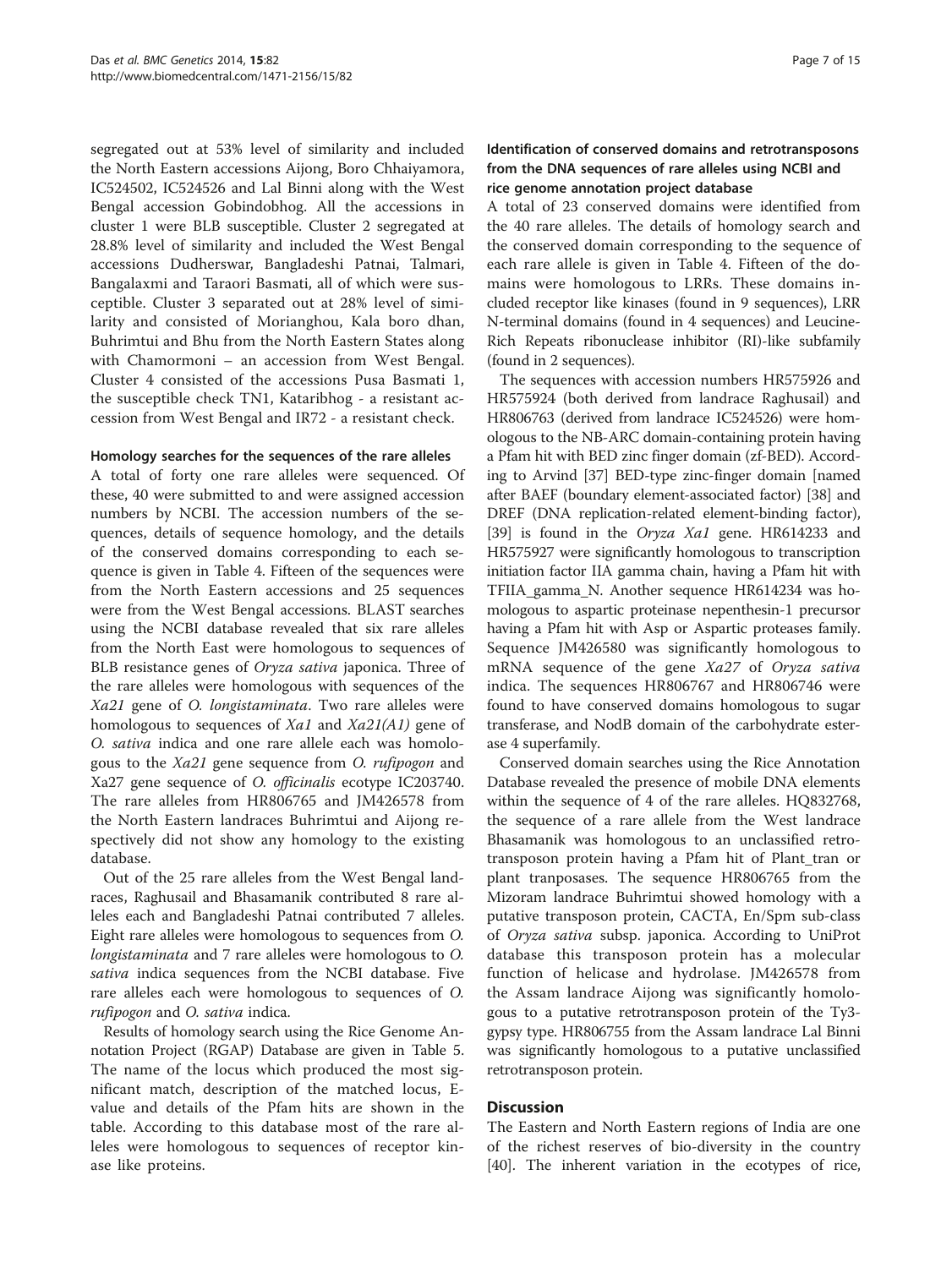| Primer<br>name | Gene     | Sequenced<br>rare allele | GenBank<br>Acc No. | L    | Sequence producing<br>the most significant<br>alignment                                                                                                                                       |        | E-value Name of conserved<br>domain present         | Domain ID E-value |          |
|----------------|----------|--------------------------|--------------------|------|-----------------------------------------------------------------------------------------------------------------------------------------------------------------------------------------------|--------|-----------------------------------------------------|-------------------|----------|
| BDTG2          | Xa1      | Raghusail                | HR575926           | 301  | Oryza sativa Japonica<br>Group cDNA                                                                                                                                                           | 2e-135 | BED zinc finger                                     | cl02703           | 2.74e-16 |
| BDTG10         | Xa1      | Raghusail                | HR575924           | 893  | Oryza sativa indica mRNA for<br>XA <sub>1</sub>                                                                                                                                               | 3e-124 |                                                     |                   |          |
|                |          | IC524526                 | HR806763           | 701  | Oryza sativa indica mRNA for<br>XA1                                                                                                                                                           | 0.0    |                                                     |                   |          |
| BDTG11         | Xa5      | Raghusail                | HR614233           | 158  | Oryza sativa Indica Group<br>cultivar IRGC 27045 xa5 gene                                                                                                                                     | 4e-56  |                                                     |                   |          |
| BDTG12         | Xa5      | Raghusail                | HR575927           | 631  | Oryza sativa Indica Group<br>cultivar IRGC 27045 xa5 gene                                                                                                                                     | 2e-135 |                                                     |                   |          |
|                |          | Bangladeshi<br>Patnai    | HR614234           | 766  | Oryza sativa Indica Group<br>cultivar IRGC 27045 xa5 gene                                                                                                                                     | 2e-135 |                                                     |                   |          |
| BDTG13         | Xa26     | Bhasamanik               | HQ832768           | 968  | Oryza sativa isolate BDTG13-<br>Bhasa receptor kinase (Xa26)<br>gene,                                                                                                                         | 0.0    |                                                     |                   |          |
| BDTG18         | Xa26     | Lal Binni                | HR806757           | 539  | Oryza sativa (japonica<br>cultivar-group) bacterial<br>blight resistanceprotein XA26<br>(Xa26) gene, complete cds                                                                             | 0.0    |                                                     |                   |          |
|                |          | Buhrimtui                | HR806765           | 536  |                                                                                                                                                                                               |        |                                                     |                   |          |
|                |          | Desi dhan                | HR806766           | 532  | Oryza sativa (japonica<br>cultivar-group) bacterial<br>blight resistanceprotein XA26<br>(Xa26) gene, complete<br>cdsbacterial blight resistance-<br>protein XA26 (Xa26) gene,<br>complete cds | 0.0    |                                                     |                   |          |
|                |          | Raghusail                | HR575921           | 490  | Oryza rufipogon receptor<br>kinase-like protein, partial cds                                                                                                                                  | 0.0    | Leucine-rich repeat<br>receptor-like protein kinase | PLN00113          | 1.23e-05 |
| BDTG 19 Xa27   |          | Aijong                   | JM426578           | 638  |                                                                                                                                                                                               |        |                                                     |                   |          |
|                |          | Morianghou               | JM426580           | 367  | Oryza officinalis ecotype<br>IC203740 bacterial blight<br>resistance protein Xa27<br>(Xa27) gene, complete cds                                                                                | 0.0    |                                                     |                   |          |
| BDTG20         | Xa21     | Aijong                   | HR806747           | 542  | Oryza sativa japonica Group<br>Os11g0559200 mRNA                                                                                                                                              | 5e-65  | Leucine rich repeat<br>N-terminal domain            | cl08472           | 1.90e-07 |
|                |          | Bangladeshi<br>Patnai    | HR806741           | 188  | Oryza sativa Indica Group<br>Xa21 gene for receptor<br>kinase-like protein, complete<br>cds, cultivar: Il you 8220                                                                            | 9e-68  | Leucine rich repeat<br>N-terminal domain            | cl08472           | 1.77e-06 |
| BDTG21         | Xa21     | IC524526                 | HR806762           | 530  | Oryza rufipogon Xa21F<br>pseudogene, strain:W149                                                                                                                                              | 0.0    | Leucine-rich repeat<br>receptor-like protein kinase | PLN00113          | 2.08e-17 |
|                |          | Bhasamanik               | HR806751           | 451  | Oryza rufipogon Xa21F<br>pseudogene, strain:W149                                                                                                                                              | 0.0    | Leucine-rich repeat<br>receptor-like protein kinase | PLN00113          | 7.76e-17 |
| BDTG22         | Xa21     | Bangladeshi<br>Patnai    | HR806742           | 561  | Oryza rufipogon Xa21F<br>pseudogene, strain:W1236                                                                                                                                             | 0.0    | Leucine-rich repeat<br>receptor-like protein kinase | PLN00113          | 1.35e-21 |
| BDTG24         | Xa21     | Bhasamanik               | HR806749           | 678  | Oryza rufipogon Xa21F<br>pseudogene, strain:W149                                                                                                                                              | 0.0    | Protein Kinases, catalytic<br>domain                | cl09925           | 6.18e-05 |
| BDTG25         | Xa21     | Bangladeshi<br>Patnai    | HR806743           | 1 kb | Oryza rufipogon Xa21F<br>pseudogene, strain:W593                                                                                                                                              | 0.0    |                                                     |                   | ÷.       |
| BDTG26         | Xa21(A1) | IC524502                 | HR806759           | 248  | Oryza longistaminata<br>receptor kinase-like protein<br>gene, familymember A1                                                                                                                 | 7e-110 | Leucine rich repeat<br>N-terminal domain            | cl08472           | 1.56e-09 |

## <span id="page-7-0"></span>Table 4 Details of the sequenced rare alleles obtained from this study and homology searches with NCBI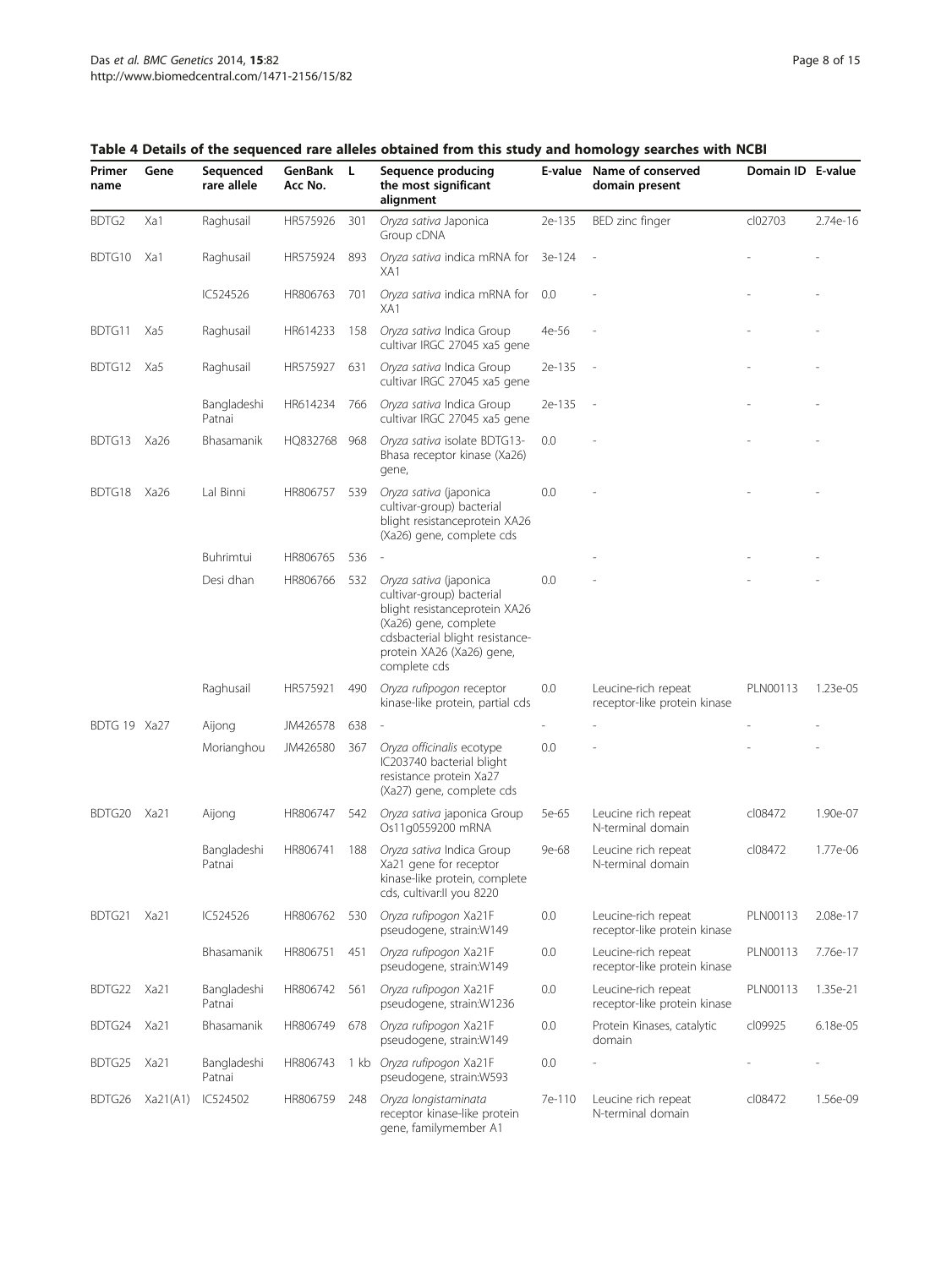## Table 4 Details of the sequenced rare alleles obtained from this study and homology searches with NCBI (Continued)

|        |          | Raghusail             | HR575925 | 268 | Oryza longistaminata<br>receptor kinase-like protein                                          | 2e-144 |                                                                                 |          |          |
|--------|----------|-----------------------|----------|-----|-----------------------------------------------------------------------------------------------|--------|---------------------------------------------------------------------------------|----------|----------|
|        |          |                       |          |     | gene, family                                                                                  |        |                                                                                 |          |          |
|        |          | Aijong                | HR806748 | 494 | Oryza sativa Japonica Group<br>Os11g0559200 mRNA                                              | 3e-72  |                                                                                 |          |          |
|        |          | Lal Binni             | HR806755 | 515 | Oryza sativa Indica Group<br>DNA, chromosome 8, BAC<br>clone: K0110D12                        | 5e-70  |                                                                                 |          |          |
|        |          | Bhasamanik            | HQ832770 | 457 | Oryza longistaminata<br>receptor kinase-like protein<br>gene, familymember A1                 | 6e-116 |                                                                                 |          |          |
| BDTG27 | Xa21(A1) | Bangladeshi<br>Patnai | HR806744 | 366 | Oryza longistaminata<br>receptor kinase-like protein<br>gene, familymember A1                 | 2e-78  |                                                                                 |          |          |
|        |          | Raghusail             | HR575922 | 325 | Oryza longistaminata<br>receptor kinase-like protein,<br>family memberA2                      | 4e-104 | Leucine-rich repeat<br>receptor-like protein kinase                             | PLN00113 | 1.15e-09 |
| BDTG28 | Xa21(A1) | Bhasamanik            | HR806752 | 359 | Oryza longistaminata<br>receptor kinase-like protein<br>gene, familymember A1                 | 1e-139 | Leucine-rich repeat<br>receptor-like protein kinase                             | PLN00113 | 1.15e-09 |
| BDTG29 | Xa21(A1) | Bhasamanik            | HR806750 | 377 | Oryza sativa receptor kinase-<br>like protein gene family<br>member E                         | 2e-146 | Leucine-rich repeat,<br>ribonuclease inhibitor<br>(RI)-like subfamily.          | PLN00113 | 2.67e-27 |
|        |          | IC524526              | HR806761 | 379 | Oryza longistaminata<br>receptor kinase-like protein,<br>complete cds and family<br>member C, | 9e-141 |                                                                                 |          |          |
|        |          | Bangladeshi<br>Patnai | HR806745 | 382 | Oryza sativa Japonica Group<br>Os11g0559200 mRNA,                                             | 9e-141 | Leucine-rich repeat,<br>ribonuclease inhibitor<br>(RI)-like subfamily.          | cl12243  | 8.45e-05 |
|        |          | Lal Binni             | HR806761 | 387 | Oryza longistaminata<br>receptor kinase-like protein-<br>complete cds and family<br>member C  | 9e-141 | Leucine-rich repeat<br>receptor-like protein kinase                             | cl15309  | 1.15e-09 |
|        |          | IC524502              | HR806760 | 345 | Oryza sativa Japonica Group<br>Os11g0559200 mRNA                                              | 1e-134 |                                                                                 | PLN00113 | 1.79e-07 |
| BDTG30 | Xa21(A1) | Gobindobhog HR806764  |          | 323 | Oryza sativa Japonica Group<br>Os11q0559200<br>(Os11g0559200) mRNA                            | 2e-137 | Leucine-rich repeat<br>receptor-like protein kinase                             | PLN03150 | 3.69e-11 |
|        |          | Bangladeshi<br>Patnai | HR806746 | 328 | Oryza sativa Japonica Group<br>Os11g0559200 mRNA                                              | 1e-134 | Catalytic NodB homology<br>domain of the carbohydrate<br>esterase 4 superfamily | PLN00113 | 8.21e-12 |
| BDTG31 |          | Xa21(A1) Bhasamanik   | HR806753 | 376 | Oryza sativa Japonica Group<br>Os11g0559200 mRNA                                              | 0.0    |                                                                                 |          |          |
|        |          | Lal Binni             | HR806758 | 384 | Oryza sativa Japonica Group<br>Os11q0559200 mRNA                                              | 1e-173 |                                                                                 |          |          |
| BDTG33 | Xa21(A1) | Bhasamanik            | HR806754 | 267 | Oryza longistaminata<br>receptor kinase-like protein<br>gene, familymember A1                 | 9e-30  |                                                                                 |          |          |
| BDTG34 | Xa21(A1) | Raghusail             | HR575923 | 279 | Oryza longistaminata<br>receptor kinase-like protein<br>gene, familymember A1                 | 2e-110 |                                                                                 |          |          |
|        |          | Gobindobhog HR806767  |          | 347 | Oryza longistaminata<br>receptor kinase-like protein<br>gene, familymember A1                 | 5e-153 | Sugar transferase,<br>PEP-CTERM/EpsH1 system<br>associated;                     | 8.96e-04 | 4.35e-04 |

GenBank Acc No. – accession number of the sequences given by GenBank, L – length of sequence in bp.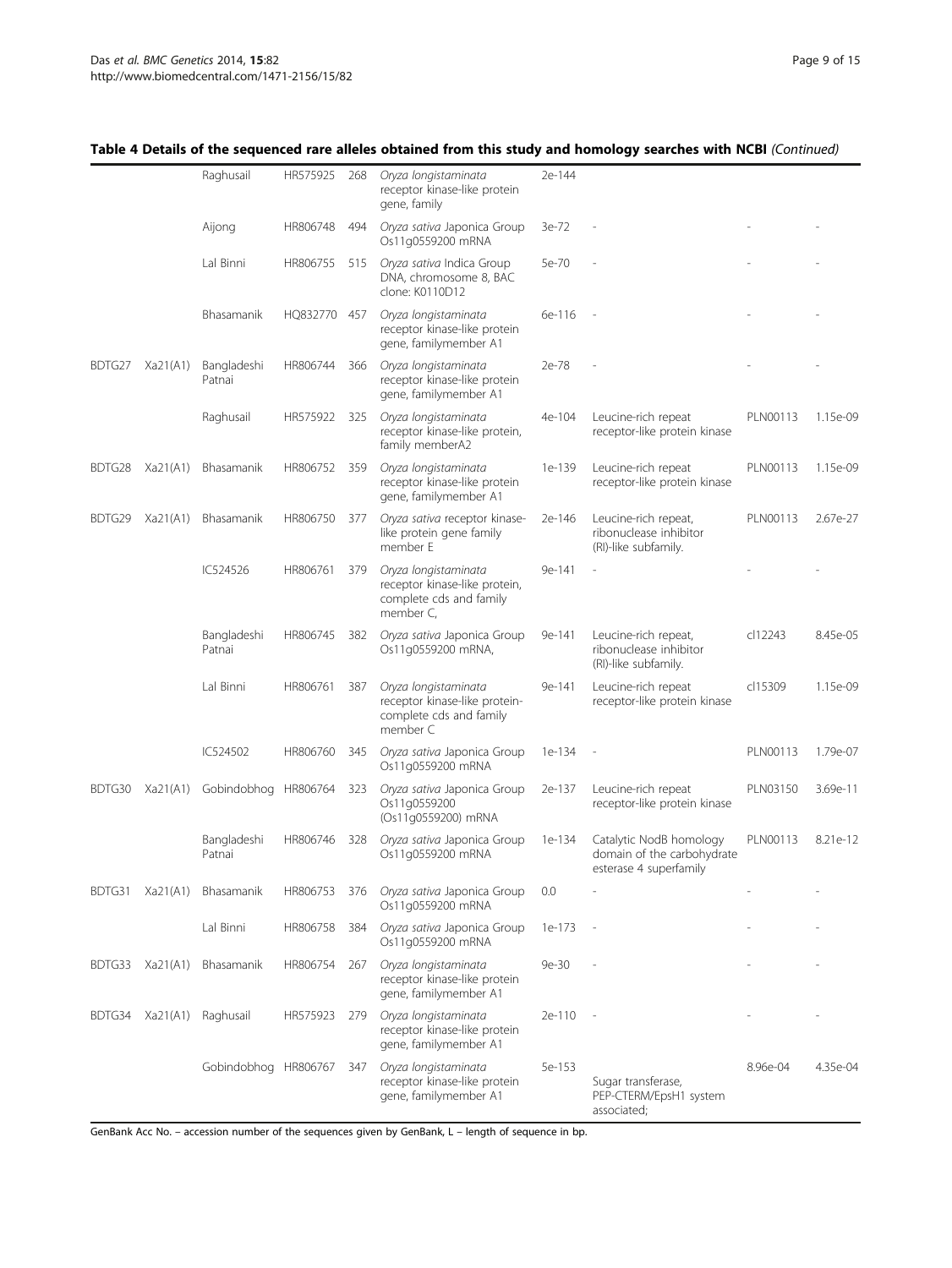### <span id="page-9-0"></span>Table 5 Details of the sequenced rare alleles obtained from this study and homology searches with Rice annotation Database

| Primer       | Gene | Sequenced             | GenBank L    |     | Significant                                  | Description of                                                                                       | E-value        | Pfam hits               |                          |           |
|--------------|------|-----------------------|--------------|-----|----------------------------------------------|------------------------------------------------------------------------------------------------------|----------------|-------------------------|--------------------------|-----------|
| name         |      | rare allele           | Acc no.      |     | match with<br>locus                          | matched locus                                                                                        |                | Name                    | <b>Accession E-value</b> |           |
| BDTG2        | Xa1  | Raghusail             | HR575926     | 301 | LOC_Os04g53120                               | NB-ARC domain<br>containing protein,<br>expressed                                                    | 6.9e-56        | zf-BED                  | PF02892.8                | 1.8e-12   |
| BDTG10       | Xa1  | Raghusail             | HR575924     | 893 | LOC_Os04g53160                               | NBS-LRR disease<br>resistance protein,<br>putative, expressed                                        | $2.4e-66$      | zf-BED                  | PF02892.8                | 4.4e-07   |
|              |      | IC524526              | HR806763     | 701 | AB002266                                     | NBS-LRR disease<br>resistance protein,<br>putative, expressed                                        | 6.2e-82        | zf-BED                  | PF02892.8                | 4.4e-07   |
| BDTG11       | Xa5  | Raghusail             | HR614233 158 |     | LOC_Os05g01710                               | Transcription initiation 5.0e-24<br>factor IIA gamma<br>chain, putative,<br>expressed                |                | TFIIA_gamma_N PF02268.9 |                          | $5.2e-24$ |
| BDTG12       | Xa5  | Raghusail             |              |     | HR575927 631 LOC_Os05g01710                  | Transcription initiation 1.8e-11<br>factor IIA gamma<br>chain, putative,<br>expressed                |                | TFIIA_gamma_N PF02268.9 |                          | $5.3e-24$ |
|              |      | Bangladeshi<br>Patnai | HR614234 766 |     | LOC Os01q08330                               | Aspartic proteinase<br>nepenthesin-1<br>precursor, putative,<br>expressed                            | 6.7e-05        | Asp                     | PF00026.16 8.6e-25       |           |
| BDTG13       | Xa26 | Bhasamanik            | HQ832768 968 |     | LOC_Os09q07440                               | Retrotransposon<br>protein, putative,<br>unclassified,<br>expressed                                  | 3.4e-05        | Plant_tran              | PF04827.7                | 7.5e-10   |
| BDTG18       | Xa26 | Lal Binni             | HR806757 539 |     | LOC_Os11g47000                               | Receptor-like protein<br>kinase precursor,<br>putative, expressed                                    | 1.0e-101 LRR_1 |                         | PF00560.26 0.47          |           |
|              |      | Buhrimtui             | HR806765     | 536 | LOC_Os05q26090                               | Transposon protein,<br>putative, CACTA, En/<br>Spm sub-class                                         | 0.00042        |                         |                          |           |
|              |      | Desi dhan             |              |     | HR806766 532 LOC_Os11g47000                  | Receptor-like protein<br>kinase precursor,<br>putative, expressed                                    | 2.6e-101 LRR_1 |                         | PF00560.26 0.47          |           |
|              |      | Raghusail             | HR575921     | 490 | LOC_Os11g36180                               | Receptor kinase,<br>putative, expressed                                                              | 1.8e-86        | $LRR_1$                 | PF00560.26 0.26          |           |
| BDTG 19 Xa27 |      | Aijong                | JM426578     | 638 | LOC_Os08g37540                               | Retrotransposon<br>protein, putative, Ty3-<br>gypsy subclass,<br>expressed                           | 0.019          | Transposase_28          | PF04195.5                | 2.6e-101  |
|              |      | Morianghou            | JM426580     | 367 | AY986493                                     | Oryza sativa (indica<br>cultivar-group) Xa27<br>(Xa27) mRNA, Xa27-<br>IRBB27 allele,<br>complete cds | 2.3e-72        |                         |                          |           |
| BDTG20       | Xa21 | Aijong                |              |     | HR806747 542 LOC_Os11g35500                  | Receptor-like protein<br>kinase 5 precursor,<br>putative, expressed                                  | 3.7e-27        | LRRNT_2                 | PF08263.5                | $5.9e-11$ |
|              |      | Bangladeshi<br>Patnai | HR806741     | 188 | LOC_Os11g35500                               | Receptor-like protein<br>kinase 5 precursor,<br>putative, expressed                                  | 8.6e-23        | LRRNT_2                 | PF08263.5                | $5.9e-11$ |
| BDTG21       | Xa21 | IC524526              | HR806762 530 |     | LOC_Os11g36180                               | Receptor kinase,<br>putative, expressed                                                              | 4.9e-52        | LRRNT_2                 | PF08263.5                | $2.3e-10$ |
|              |      | Bhasamanik            |              |     | HR806751 451 LOC_Os11g36180 Receptor kinase, | putative, expressed                                                                                  | 4.9e-52        | LRRNT_2                 | PF08263.5                | $2.3e-10$ |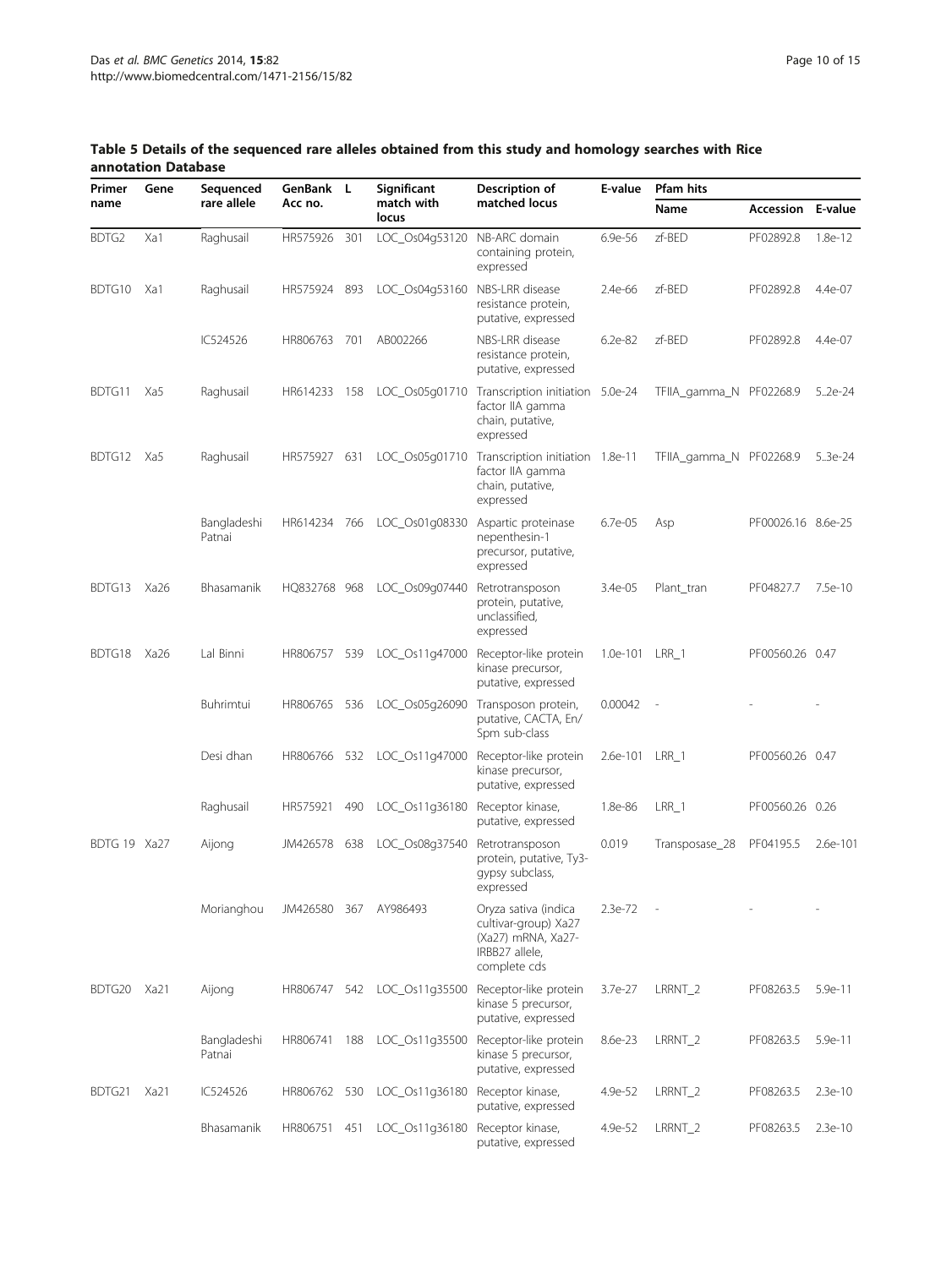#### Table 5 Details of the sequenced rare alleles obtained from this study and homology searches with Rice annotation Database (Continued)

| BDTG22 | Xa21     | Bangladeshi<br>Patnai | HR806742     | 561   | LOC_Os11g36180                                   | Receptor kinase,<br>putative, expressed                             |           | 7.9e-115 LRRNT_2   | PF08263.5          | $2.3e-10$ |
|--------|----------|-----------------------|--------------|-------|--------------------------------------------------|---------------------------------------------------------------------|-----------|--------------------|--------------------|-----------|
| BDTG24 | Xa21     | Bhasamanik            | HR806749 678 |       | LOC 0s11g36180                                   | Receptor kinase,<br>putative, expressed                             |           | 3.8e-135 LRRNT_2   | PF08263.5          | $2.3e-10$ |
| BDTG25 | Xa21     | Bangladeshi<br>Patnai | HR806743     |       | 1 kb LOC_Os11g36180                              | Receptor kinase,<br>putative, expressed                             |           | 6.2e-119 LRRNT_2   | PF08263.5          | $2.3e-10$ |
| BDTG26 |          | Xa21(A1) IC524502     | HR806759     | 248   | LOC_Os11g35500                                   | Receptor-like protein<br>kinase 5 precursor,<br>putative, expressed | 3.4e-43   | LRRNT_2            | PF08263.5          | $2.3e-10$ |
|        |          | Raghusail             | HR575925 268 |       | LOC_Os11g35500                                   | Receptor-like protein<br>kinase 5 precursor,<br>putative, expressed | 3.7e-18   | LRRNT_2            | PF08263.5          | $5.9e-11$ |
|        |          | Aijong                | HR806748     | 494   | LOC_Os11q35500                                   | Receptor-like protein<br>kinase 5 precursor,<br>putative, expressed | 4.1e-29   | LRRNT <sub>2</sub> | PF08263.5          | $5.9e-11$ |
|        |          | Lal Binni             | HR806755 515 |       | LOC_Os04g17940                                   | Retrotransposon<br>protein, putative,<br>unclassified,<br>expressed | 6.5e-28   | $RVT_1$            | PF00078.20 4.6e-26 |           |
|        |          | Bhasamanik            |              |       | HQ832770 457 LOC_Os11g35500                      | Receptor-like protein<br>kinase 5 precursor,<br>putative, expressed | 1.2e-44   | LRRNT_2            | PF08263.5          | $5.9e-11$ |
| BDTG27 | Xa21(A1) | Bangladeshi<br>Patnai | HR806744     | 366   | LOC Os11q35500                                   | Receptor-like protein<br>kinase 5 precursor,<br>putative, expressed | $1.0e-39$ | LRRNT_2            | PF08263.5          | 5.9e-11   |
|        |          | Raghusail             | HR575922 325 |       | LOC_Os11g35500                                   | Receptor-like protein<br>kinase 5 precursor,<br>putative, expressed | 2.4e-48   | LRRNT_2            | PF08263.5          | 5.9e-11   |
| BDTG28 |          | Xa21(A1) Bhasamanik   | HR806752     | - 359 | LOC_Os11g35500                                   | Receptor-like protein<br>kinase 5 precursor,<br>putative, expressed |           | LRRNT_2            | PF08263.5          | 5.9e-11   |
| BDTG29 |          | Xa21(A1) Bhasamanik   |              |       | HR806750 377 LOC_Os11g35500                      | Receptor-like protein<br>kinase 5 precursor,<br>putative, expressed | 1.6e-64   | LRRNT_2            | PF08263.5          | $2.6e-10$ |
|        |          | IC524526              | HR806761     | 379   | LOC_Os11q35500                                   | Receptor-like protein<br>kinase 5 precursor,<br>putative, expressed | 2.1e-63   | LRRNT_2            | PF08263.5          | 5.9e-11   |
|        |          | Bangladeshi<br>Patnai |              |       | HR806745 382 LOC_Os11g35500                      | Receptor-like protein<br>kinase 5 precursor,<br>putative, expressed | 1.4e-62   | LRRNT_2            | PF08263.5          | $5.9e-11$ |
|        |          | Lal Binni             | HR806756     | 387   | LOC_Os11q35500                                   | Receptor-like protein<br>kinase 5 precursor,<br>putative, expressed | 1.1e-74   | LRRNT_2            | PF08263.5          | 5.9e-11   |
|        |          | IC524502              |              |       | HR806760 345 LOC Os11q35500                      | Receptor-like protein<br>kinase 5 precursor,<br>putative, expressed | $1.0e-37$ | LRRNT_2            | PF08263.5          | $2.6e-10$ |
| BDTG30 |          |                       |              |       | Xa21(A1) Gobindobhog HR806764 323 LOC_Os11g35500 | Receptor-like protein<br>kinase 5 precursor,<br>putative, expressed | 1.1e-59   | LRRNT_2            | PF08263.5          | $5.9e-11$ |
|        |          | Bangladeshi<br>Patnai |              |       | HR806746 328 LOC_Os11g35500                      | Receptor-like protein<br>kinase 5 precursor,<br>putative, expressed | 1.9e-57   | LRRNT_2            | PF08263.5          | $5.9e-11$ |
| BDTG31 |          | Xa21(A1) Bhasamanik   |              |       | HR806753 376 LOC_Os11g35500                      | Receptor-like protein<br>kinase 5 precursor,<br>putative, expressed | 3.5e-74   | LRRNT_2            | PF08263.5          | 5.9e-11   |
|        |          | Lal Binni             |              |       | HR806758 384 LOC_Os11g35500                      | Receptor-like protein<br>kinase 5 precursor,<br>putative, expressed | 4.8e-72   | LRRNT_2            | PF08263.5          | $5.9e-11$ |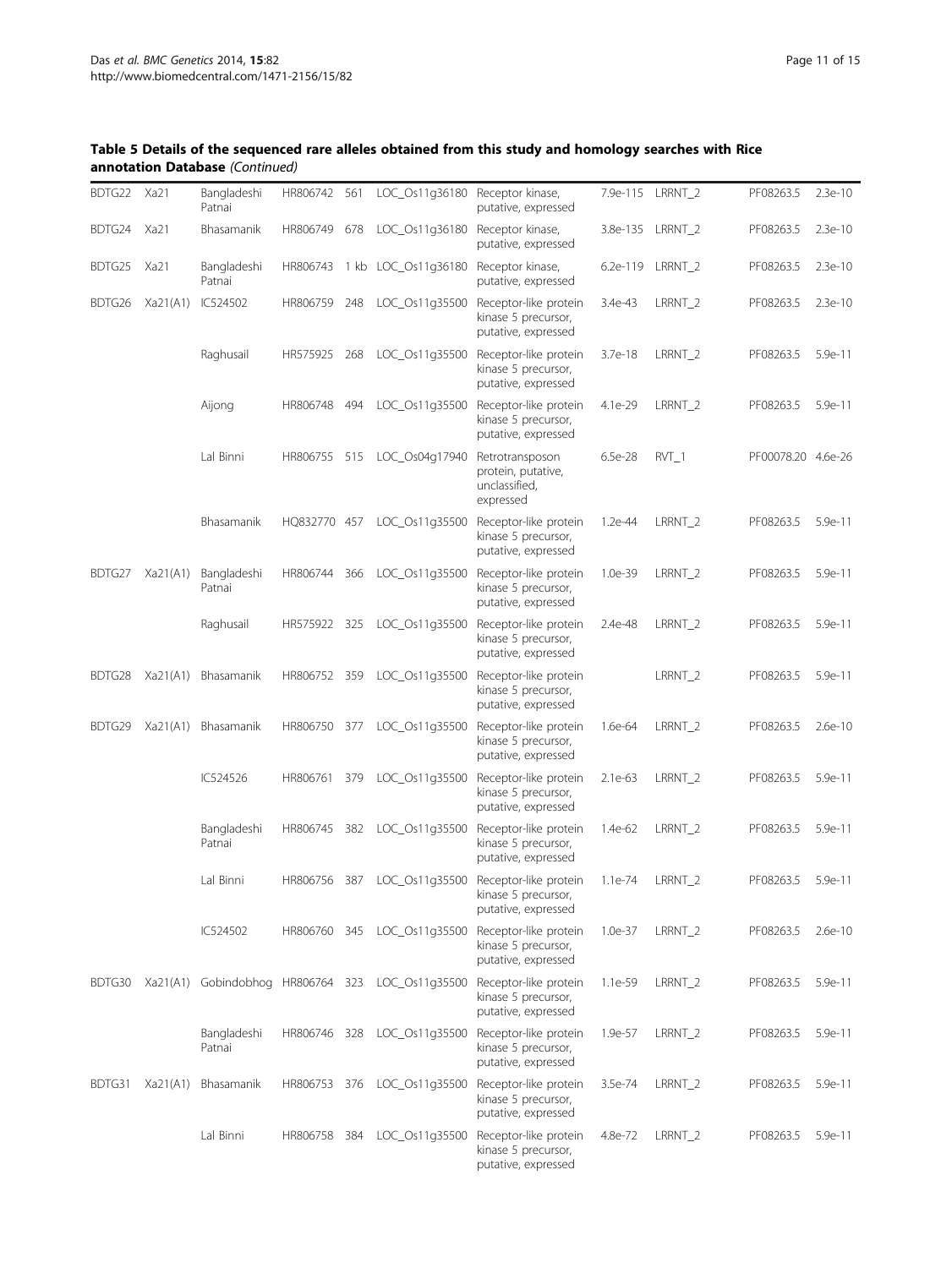Table 5 Details of the sequenced rare alleles obtained from this study and homology searches with Rice annotation Database (Continued)

| BDTG33 | Xa21(A1) | Bhasamanik  |  |                             | HR806754 267 LOC_Os11g35500 Receptor-like protein<br>kinase 5 precursor,<br>putative, expressed         | 1.1e-13   |                    |           |           |
|--------|----------|-------------|--|-----------------------------|---------------------------------------------------------------------------------------------------------|-----------|--------------------|-----------|-----------|
| BDTG34 | Xa21(A1) | Raghusail   |  |                             | HR575923 279 LOC Os11g35500 Receptor-like protein 2.5e-45<br>kinase 5 precursor,<br>putative, expressed |           | LRRNT <sub>2</sub> | PF08263.5 | $5.9e-11$ |
|        |          | Gobindobhoa |  | HR806767 347 LOC Os11q35500 | Receptor-like protein<br>kinase 5 precursor,<br>putative, expressed                                     | $3.2e-63$ | LRRNT <sub>2</sub> | PF08263.5 | $5.9e-11$ |

GenBank Acc No. – accession number of the sequences given by GenBank, L – length of sequence in bp.

spontaneously evolved in the Eastern State of West Bengal was high enough for scientists to group them as Oryza sativa var. benghalensis, at one time [[41\]](#page-13-0). DNA-based markers like SSR and RAPD have been used extensively for the study of such inherent genetic diversity in rice. The results of these studies were also used for unambiguous identification of germplasm and their protection under the trade related intellectual property rights (TRIPS) of the World Trade Organization (WTO). The accessions used in this study were selected from a larger collection to include as much variability as possible based on the agro-morphological data and SSR polymorphism analysis done previously in our laboratory [\[28,42](#page-13-0)]. As a follow up of those studies, we aim to extend the search for genetic variability specific to various quality traits and disease resistance abilities. Information on the diversity of disease resistance loci is important to the plant breeders for the identification of diverse donors with major genes and partial resistance. In this preliminary assessment we have tried to find the genetic diversity within six cloned BLB resistance genes in a set of 22 diverse rice accessions using PCR based methods. Even though the sample size is small (22 accessions) it includes accessions of rice varieties from 5 Indian states both aromatic and non-aromatic along with traditional and evolved basmatis and checks.

The PCR profiles of all the 34 primer pairs were clear and consistent. Stutter bands, which were minor products amplified in PCR that has lower intensity than the main allele and normally lacks or has extra repeat units were also present in the profiles of most of the primer pairs [\[43](#page-13-0)]. The null alleles were probably due to mutations in the binding region of one or both of the primers, thereby inhibiting primer annealing [\[30](#page-13-0)]. The presence of 140 alleles in the 22 accessions indicates high genetic diversity within the 6 BLB resistance gene loci. Analyzing the phenotype-genotype association after actual disease inoculation is requisite for confirming whether the identified rare alleles have any impact on BLB resistance or they are new alleles for BLB resistance. Moreover, the sample size being 22 accessions only, an identified rare allele might no longer be rare after the inclusion of more accessions.

It can be seen from the dendrogram that there was no state-wise or geographical segregation of the accessions based on the obtained polymorphism data. However cluster 1 and 3 consists mostly of the accessions from the North Eastern States. There was some degree of segregation based on whether the accessions were resistant or susceptible. The two resistant landraces from West Bengal, Raghusail and Bhasamanik segregated into a separate major cluster (major cluster A). These two landraces were about 39% similar amongst themselves. The dendrogram also shows instances where susceptible and resistant cultivars have been grouped together. The resistant accessions Kataribhog and IR72 have 89% similarity amongst themselves and they are grouped into cluster 4 along with two susceptible accessions TN1 and Pusa Basmati 1. Another resistant cultivar Bangladeshi patnai is 42% similar to a susceptible, but very popular table rice variety, Dudherswar. Future similar studies incorporating more accessions will confirm whether the alleles generated by the designed primers used here are actually able to segregate accessions on the basis of disease phenotype. Future efforts should concentrate on DNA sequencing, Multiple Sequence alignment and association mapping of all the involved alleles to identify possible linkages between the DNA sequence and the disease phenotype. For improving disease resistance of the aromatic accessions parents may be chosen from major cluster A and B.

According to Zhao et al. [[44](#page-13-0)] most of the knowledge about the genetic architecture of complex traits in rice is based on traditional quantitative trait locus (QTL) linkage mapping using bi-parental populations, which though informative but are not suitable to investigate the genomic potential and tremendous phenotypic variation of the more than 120,000 accessions available in public germplasm repositories. This can only be achieved by documentation of genomic variation at specific loci controlling complex traits using specific genomic region based primers rather than random primers. This variation then has to be coupled with association mapping, a method popularly known as GWA. The information regarding the diversity of domains of the 6 BLB resistant loci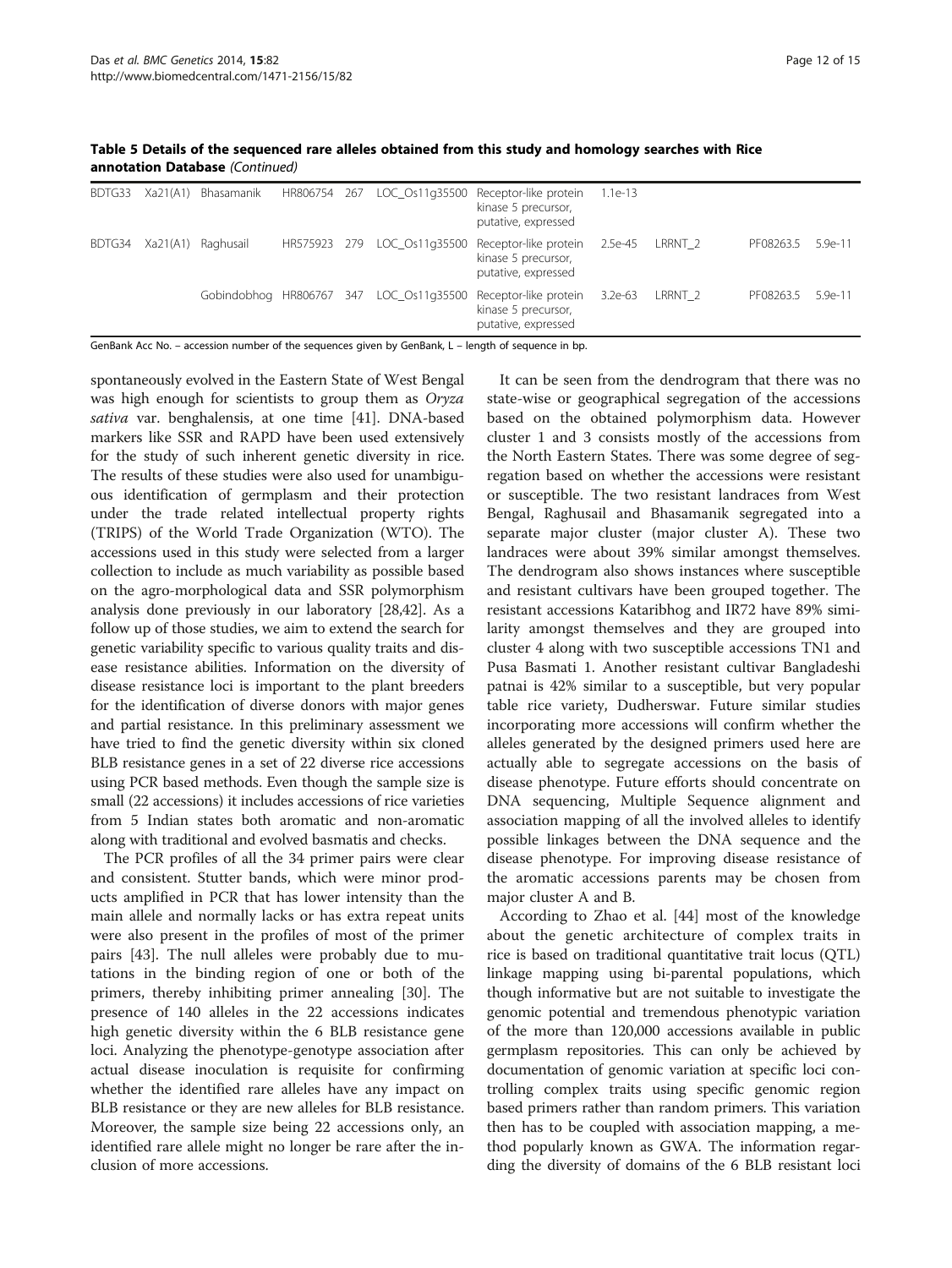<span id="page-12-0"></span>obtained in this study is the first step towards such mapping programs. Rather than sequencing all the alleles obtained, only the rare alleles were sequenced in this study. Hence we could not establish any association between the DNA sequence and the resistant and susceptible accessions. For this sequencing of all the alleles and its correlation with disease phenotype are required and these are areas open for future investigation. If such associations can be found, then those will be the forerunner of GWA mapping for BLB resistance loci. In addition to the usual domains like LRR, TFIIA and BED-type zinc-finger, homologies to other conserved domains were also found in this study. The sequence HR806767 was homologous to a sugar transferase domain. Members of sugar transferase family are similar to the pfam00534 Glycosyl transferases group 1 domain. Glycosyltransferases can transfer single or multiple activated sugars to a range of plant molecules, resulting in the glycosylation of plant compounds and plays a key role in in the regulation of plant growth, development and in defense responses to stress environments [[45\]](#page-14-0). Sequence HR806746 is homologous to a Catalytic NodB homology domain of the carbohydrate esterase 4 superfamily. This family catalyzes the N- or O-deacetylation of substrates such as acetylated chitin, peptidoglycan, and acetylated xylan, respectively [[46](#page-14-0)]. The sequence HR614234 is homologous to aspartic proteinase nepenthesin-1 precursor. The Oryza sativa constitutive disease resistance 1 (OsCDR1) gene product is an aspartic proteinase that has been implicated in disease resistance signaling. This apoplastic enzyme is a member of the group of 'atypical' plant aspartic proteinases [[47](#page-14-0)]. These unusual conserved domains within the rare alleles can be the result of local adaptation. Evaluation of the exact role of these unusual motifs in BLB resistance could be done with the help of disease inoculation and assessment of the disease phenotype. However that was beyond the scope of this study and has been left for future studies.

Transposable elements (TEs) were detected in the DNA sequence of 4 rare alleles. Transposable elements (TEs) are fundamental role players in the variation and adaptive evolution of plant genomes [[48-50](#page-14-0)]. Grass genomes are reported to have active retrotransposons [\[51](#page-14-0)]. LTR retrotransposons constitute a major portion of the rice genome [\[52](#page-14-0)]. Retrotansposons are activated during stress, wounding and pathogen attack [\[53,54\]](#page-14-0). For example transcription of the tobacco retrotransposon Tnt1 could be induced by pathogens and microbial elicitors, as well as by abiotic factors, [\[55-57](#page-14-0)]. Moreover Tnt1 insertion could change host gene splicing [[58](#page-14-0)]. A group of LTR retrotransposons was found near the genes encoding the NPR1 disease resistance-activating factor and a heat-shock-factor-(HSF-) like protein in sugarbeet hybrid US H20 [\[59](#page-14-0)]. The TEs in this study were found mostly in landraces from the North East or from West Bengal

BLB resistant landrace. The probable role of these identified tranaposable elements in this study are yet to be investigated.

#### Conclusion

As the name implies, conserved domains of genes are thought to possess little variation. However, this study finds that there is high genetic variability even within the conserved domains of BLB resistance genes in a small set of 22 rice accessions. Environmental stresses including high rainfall, humidity, varied topography and altitude, heavy natural selection pressures of diseases and pests, together with introductions over time and space from adjoining countries like Bhutan, China, Myanmar and Bangladesh; introgression from the wild and weedy relatives, tribal preferences and rituals have been instrumental in the development of this diversity [\[60\]](#page-14-0). The inclusion of more genotypes from remote ecological niches and hotspots holds more promise for further allele mining. Future studies should concentrate on DNA sequencing of all the alleles obtained in this study to bring out possible differences between susceptible and resistance accessions. Association mapping after disease inoculation will help to bring out the linkage between the alleles and disease phenotype. Such kind of mapping will be the stepping stone towards genome wide association mapping for BLB resistant loci. Search for transposable elements in the BLB resistance gene loci of the North eastern and resistant rice accessions, and elucidation of their function should form another area of interest.

#### Additional file

[Additional file 1: Table S1.](http://www.biomedcentral.com/content/supplementary/1471-2156-15-82-S1.doc) Genetic diversity of the six BLB resistant loci in the set of 22 rice accessions.

#### Competing interests

The authors declare that they do not have any competing interests.

#### Authors' contributions

BD did all the experiments pertaining to DNA extraction, PCR, PAGE, collected data and was involved in data analysis and drafting of the manuscript. SS procured the rice accessions from various repositories of the North Eastern States, did some of the experimentation pertaining to PCR and PAGE and helped with data collection and analysis and revision of the manuscript. MP did the bootstrap analysis and helped in drafting of the manuscript. TKG was involved with the conception of the work and gave the final approval to the version of the manuscript that is being sent for consideration for publication. All authors read and approved the final manuscript.

#### Acknowledgements

The authors wish to thank Assam Agriculture University, Agricultural Training Centre, Fulia, Rice Research Station, Chinsurah, National Bureau of Plant Genetic Resources and State Agricultural Research Farm, Kashipur for contributing the rice accessions. They also wish to thank the Department of Science and Technology for providing the research funding through Bose Institute and for providing the fellowship to Basabdatta Das. Thanks are also due to the University of Calcutta for providing fellowship to Samik Sengupta.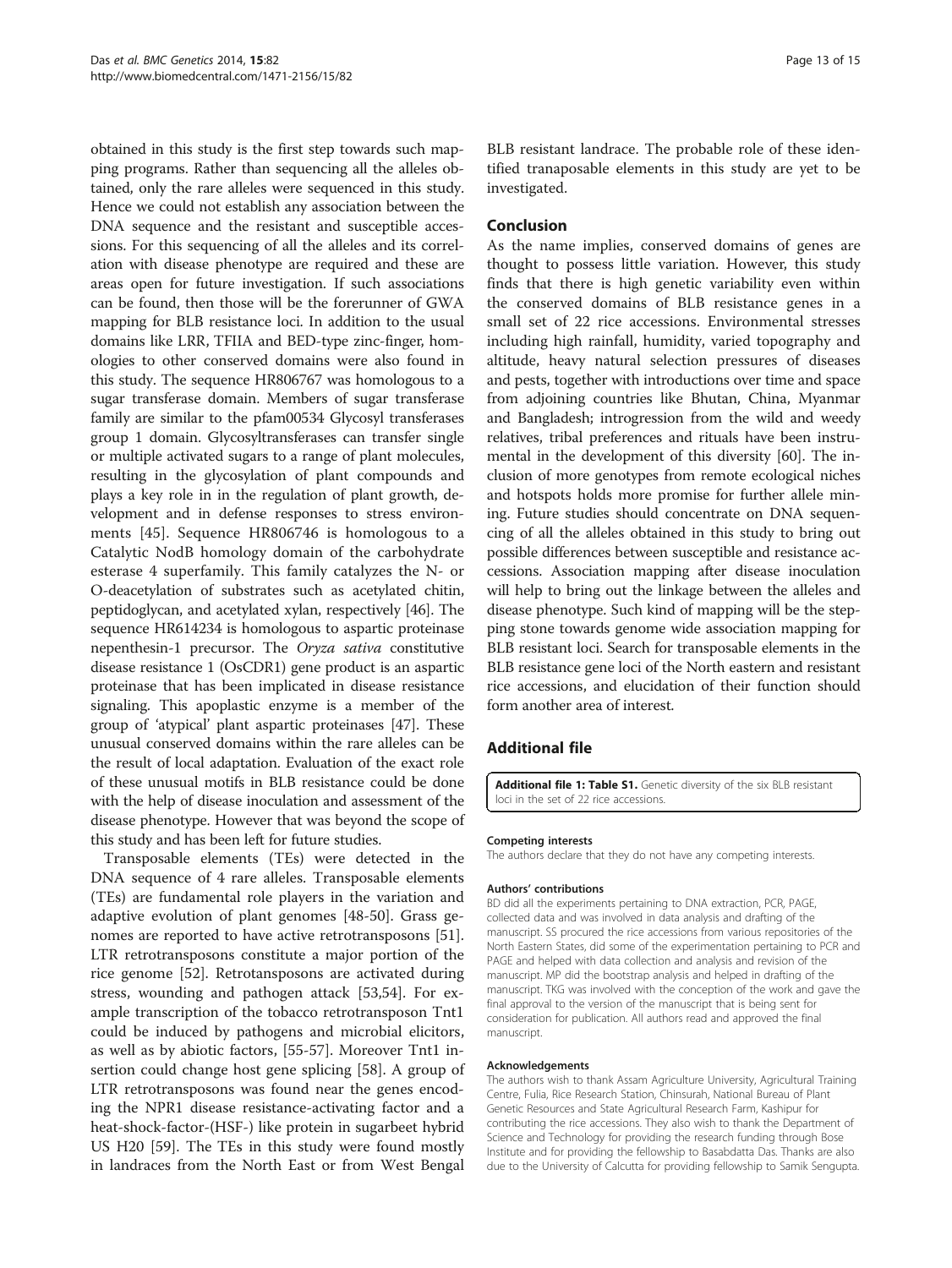<span id="page-13-0"></span>Authors kindly acknowledge Muthamilarasan M of NIPGR, New Delhi for critically reading the manuscript.

#### Author details

<sup>1</sup> Division of Plant Biology, Bose Institute, Main Campus, 93/1 A.P.C. Road, 700009 Kolkata, West Bengal, India. <sup>2</sup>Department of Horticulture, Institute of Agricultural Science, University of Calcutta, 35, Balligunge Circular Road, 700029 Kolkata, West Bengal, India. <sup>3</sup>National Institute of Plant Genome Research (NIPGR), Aruna Asaf Ali Marg, 110067 New Delhi, India.

#### Received: 4 April 2014 Accepted: 10 July 2014 Published: 12 July 2014

#### References

- Harlan JR: Crops and Man. Madison, Wisconsin: American Society of Agronomy and Crop Science Society of America; 1975.
- 2. Hore DK: Rice diversity collection, conservation and management in northeastern India. Genet Resour Crop Evol 2005, 52:1129–1140.
- 3. Noda T, Kaku H: Growth of Xanthomonas oryzae pv. oryzae in planta and in guttation fluid of rice. Ann Phytopathol Soc Jpn 1999, 65:9-14.
- 4. Ou SH: Rice diseases. kew, surrey: commonwealth agricultural bureau: family of type III effectors are major virulence determinants in bacterial blight disease of rice. Mol Plant-Microbe Interact 1985, 17:1192–1200.
- 5. Hammond-Kosack KE, Jones JDG: Plant disease resistance genes. Annu Rev Plant Physiol Plant Mol Biol 1997, 48:575–607.
- 6. Khan MA, Naeem M, Iqbal M: Breeding approaches for bacterial leaf blight resistance in rice (Oryza sativa L.), current status and future directions. Eur J Plant Pathol 2014, 139:27–37.
- 7. Petpisit V, Khush GS, Kauffman HE: Inheritance to bacterial blight in rice. Crop Sci 1977, 17:551–554.
- 8. Singh K, Vikal Y, Singh S, Leung H, Dhaliwal HS, Khush GS: Mapping of bacterial blight resistance gene xa8 using microsatellite markers. Rice Genet Newsl 2002, 19:94–96.
- 9. Ogawa T, Lin L, Tabien RE, Khush GS: A new recessive gene for resistance to bacterial blight of rice. Rice Genet Newsl 1987, 4:98–100.
- 10. Khush GS, Angeles ER: A new gene for resistance to race 6 of bacterial blight in rice, Oryza sativa L. Rice Genet Newsl 1999, 16:92–93.
- 11. Lee KS, Rasabandith S, Angeles ER, Khush GS: Inheritance of resistance to bacterial blight in 21 cultivars of rice. Phytopathology 2003, 93:147-152.
- 12. Ruan HH, Yan CQ, An DR, Liu RH, Chen JP: Identifying and mapping new gene xa32 (t) for resistance to bacterial blight (Xanthomonas oryzae pv. oryzae, Xoo) from Oryzae meyeriana L. Acta Agricult Boreali-occidentalis Sin 2008, 17:170–174.
- 13. Ogawa T: Monitoring race distribution and identification of genes for resistance to bacterial leaf blight. In Rice Genetics III, Proceeding of the Third International Rice Genetics Symposium. Edited by Khush GS. Manila, Philippines: International Rice Research Institute, P.O. Box 933; 1996:456–459.
- 14. Taura S, Ogawa T, Yoshimura A, Ikeda R, Iwata N: Identification of a recessive resistance gene to rice bacterial blight of mutant line XM6, Oryzae sativa L. Jpn J Breed 1992, 42:7-13.
- 15. Chen S, Huang ZH, Zeng LX, Yang JY, Liu QG, Zhu XY: High resolution mapping and gene prediction of Xanthomonas oryzae pv. oryzae resistance gene Xa7. Mol Breed 2008, 22:433–441.
- 16. Sakaguchi S: Linkage studies on the resistance to bacterial leaf blight, Xanthomonas oryzae (Uyeda et Ishiyama) Dowson, in rice. Bull Natl Inst Agr Sci Ser 1967, D16:1-18. in Japanese with English summary.
- 17. Garris AJ, McCouch SR, Kresovich S: Population structure and its effect on haplotype diversity and linkage disequilibrium surrounding the xa5 locus of rice (Oryza sativa L.). Genetics 2003, 165:759–769.
- 18. Song WY, Wang GL, Chen LL, Kim HS, Pi LY, Holsten T, Gardner J, Wang B, Zhai WX, Zhu LH, Fauquet C, Ronald P: A receptor kinase-like protein encoded by the rice disease resistance gene, Xa21. Science 1995, 270:1804–1806.
- 19. Ronald PC, Albano B, Tabien R, Abenes L, Wu K: Genetic and physical analysis of the rice bacterial blight disease resistance locus, Xa21. Mol Gen Genet 1992, 236:113–120.
- 20. Yang Z, Sun X, Wang S, Zhang Q: Genetic and physical mapping of a new gene for bacterial blight resistance in rice. Theor Appl Genet 2003, 106:1467–1472.
- 21. Glaszmann JC, Kilian B, Upadhyaya HD, Varshney RK: Accessing genetic diversity for crop improvement. Curr Opin Plant Biol 2010, 13:1-7.
- 22. Nordborg M, Weigel D: Next-generation genetics in plants. Nature 2008, 456:11.
- 23. Frankel OH: Genetic perspective of germplasm conservation. In Genetic Manipulations: Impact on Man and Society. Edited by Arber W, Llimensee K, Peacock WJ, Stralinger P. Cambridge: Cambridge University Press; 1984:161–170.
- 24. Ullah I, Jamil S, Iqbal MZ, Shaheen HL, Hasni SM, Jabeen S, Mehmood A, Akhter M: Detection of bacterial blight resistance genes in basmati rice landraces. Mol Res 2012, 11(3):1960–1966.
- 25. Arif M, Jaffar M, Babar M, Munir A, Sheikh MA, Kousar S, Arif A, Zafar Y: Identification of bacterial blight resistance genes Xa4 in Pakistani rice germplasm using PCR. Afr J Biotechnol 2008, 7(5):541–545.
- 26. Bimolata W, Kumar A, Sundaram RM, Laha GS, Qureshi IA, Reddy GA, Ghazi IA: Analysis of nucleotide diversity among alleles of the major bacterial blight resistance gene Xa27 in cultivars of rice (Oryza sativa) and its wild relatives. Planta 2013, 238(2):293–305.
- 27. Walbot V: Preparation of DNA from single rice seedling. Rice Genet Newsl 1988, 5:149–151.
- 28. Das B, Sengupta S, Parida SK, Roy B, Ghosh M, Prasad M, Ghose TK: Genetic diversity and population structure of rice landraces from Eastern and North Eastern States of India. BMC Genet 2013, 14:71.
- 29. Sambrook J, Fritsch EF, Maniatis T: Molecular cloning: A laboratory manual. 2nd edition. New York: Cold Spring Harbour Laboratory Press; 1989.
- 30. Callen DF, Thompson AD, Shen Y, Phillips HA, Richards RI, Mulley JC, Sutherland GR: Incidence and origin of "null" alleles in the (AC) n microsatellite markers. Am J HumGenet 1993, 52:922-927.
- Jain S, Jain RK, McCouch SR: Genetic analysis of Indian aromatic and quality rice (Oryza sativa L.) germplasm using panels of fluorescently-labeled microsatellite markers. Theor Appl Genet 2004, 109:965–977.
- 32. Anderson PA, Lawrence GJ, Morrish BC, Ayliffe MA, Finnegan EJ, Ellis JG: Inactivation of the Flax rust resistance gene M associated with loss of a repeated unit within the leucine rich repeat coding region. Plant Cell 1997, 9:641–651.
- 33. Jaccard P: Nouvelle recherches sur la distribution florale. Bulletin de la Socie'te' Vaudoise des Sciences Naturelles 1908, 44:223-270.
- 34. Rohlf FJ: NTSYS-pc. Numerical taxonomy and multivariance analysis system version 2.02e. New York, USA: Exeter Software; 1997. [http://www.](http://www.exetersoftware.com/cat/ntsyspc/ntsyspc.html) [exetersoftware.com/cat/ntsyspc/ntsyspc.html.](http://www.exetersoftware.com/cat/ntsyspc/ntsyspc.html)
- 35. Yap IP, Nelson R: Win Boot: A programm for performing boot strap analysis of binary data to determine the confidence limits of UPGMA-based dendrograms, IPRI Discussion Paper series. 1995.
- 36. Altschul SF, Madden TL, Schaffer AA, Zhang J, Zhang Z, Miller W, Lipman DJ: Gapped BLAST and PSI-BLAST: a new generation of protein database search programs. Nucleic Acids Res 1997, 25:3389-3402.
- 37. Aravind L: The BED finger, a novel DNA-binding domain in chromatinboundary-element-binding proteins and transposases. Trends Biochem Sci 2000, 25(9):421–423.
- 38. Hart CM, Cuvier O, Laemmli UK: Evidence for an antagonistic relationship between the boundary element-associated factor BEAF and the transcription factor DREF. Chromosoma 1999, 108(6):375–383.
- 39. Matsukage A, Hirose F, Yoo MA, Yamaguchi M: The DRE/DREF transcriptional regulatory system: a master key for cell proliferation. Biochim Biophys Acta 2008, 1779:81–89.
- 40. Hore DK, Sharma BD: Wild Rice genetic resources of North-east India. Indian J. Pl. Genet. Resour 1993b, 6:27–32.
- 41. Chatterjee SD, Adhikari B, Ghosh A, Ahmed J, Neogi SB, Pandey N: The rice biodiversity in West Bengal. Department of Agriculture, West Bengal: Govt. of West Bengal; 2008:50.
- 42. Das B, Sengupta S, Ghosh M, Ghose TK: Assessment of diversity amongst a set of aromatic rice genotypes from India. Int J Biodive Conserv 2012, 4(5):206–218.
- 43. Walsh PS, Fildes NJ, Reynolds R: Sequence analysis and characterization of stutter products at the tetranucleotide repeat locus vWA. Nucleic Acids Res 1996, 24:2807–2812.
- 44. Zhao K, Tung CW, Eizenga GC, Wright MH, Ali ML, Price AH, Norton GJ, Islam MR, Reynolds A, Mezey J, McClung AM, Bustamante CD, McCouch SR: Genome-wide association mapping reveals a rich genetic architecture of complex traits in Oryza sativa. Nature 2011, 2(467):1–10.